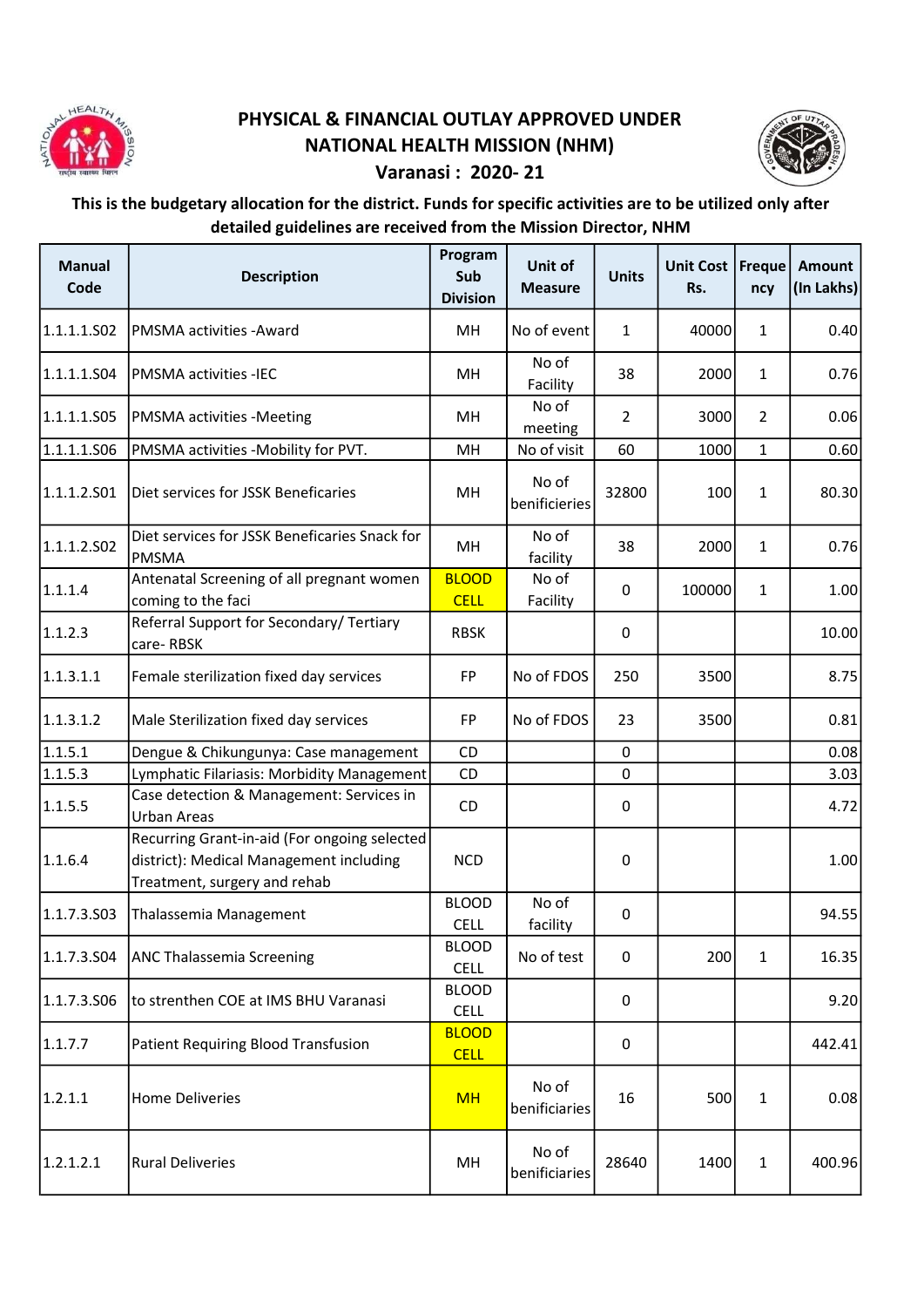| <b>Manual</b><br>Code | <b>Description</b>                                                                                         | Program<br>Sub<br><b>Division</b> | Unit of<br><b>Measure</b> | <b>Units</b>   | Unit Cost<br>Rs. | Freque<br>ncy | <b>Amount</b><br>(In Lakhs) |
|-----------------------|------------------------------------------------------------------------------------------------------------|-----------------------------------|---------------------------|----------------|------------------|---------------|-----------------------------|
| 1.2.1.2.2             | <b>Urban Deliveries</b>                                                                                    | MH                                | No of<br>benificiaries    | 4800           | 1000             | $\mathbf{1}$  | 48.00                       |
| 1.2.2.1.1             | Compensation for female sterilization                                                                      | <b>FP</b>                         | No of Cases               | 8546           |                  |               | 179.46                      |
| 1.2.2.1.2             | Compensation for male sterilization/NSV                                                                    | <b>FP</b>                         | No of Cases               | 233            |                  |               | 6.29                        |
| 1.2.2.2.2             | PPIUCD services: Compensation to<br>beneficiary                                                            | <b>FP</b>                         | No of Cases               | 3936           | 300              |               | 11.81                       |
| 1.2.2.2.3             | PAIUCD Services: Compensation to<br>beneficiary                                                            | <b>FP</b>                         | No of Cases               | 125            | 300              |               | 0.38                        |
| 1.2.3.2               | TB Patient Nutritional Support under<br>Nikshay Poshan Yojana                                              | <b>CD</b>                         |                           | 0              |                  |               | 233.66                      |
| 1.3.1.1               | SNCU                                                                                                       | <b>CH</b>                         | No of<br>Facility         | $\overline{2}$ |                  |               | 30.00                       |
| 1.3.1.2               | <b>NBSU</b>                                                                                                | <b>CH</b>                         | No of<br>Facility         | $\overline{2}$ | 5000             | 12            | 1.20                        |
| 1.3.1.4               | <b>NRCs</b>                                                                                                | CH.                               | No of<br>Facility         | $\mathbf{1}$   |                  |               | 7.80                        |
| 1.3.1.6               | AH/ RKSK Clinics                                                                                           | <b>RKSK</b>                       |                           | $\overline{2}$ |                  |               | 0.42                        |
| 1.3.1.7.502           | Phone and Internet Charges for DEIC<br>Manager                                                             | <b>RBSK</b>                       | no of DEIC<br>managers    | 0              | 2000             | $\mathbf{1}$  | 0.02                        |
| 1.3.1.8               | District NCD Clinic                                                                                        |                                   |                           | 0              |                  |               | 1.00                        |
| 1.3.1.9               | CHC NCD Clinic: Mobility, Miscellaneous &<br>Contingencies                                                 | <b>NCD</b>                        |                           | 0              |                  |               | 8.00                        |
| 1.3.2.3               | Recurring Grant-in-aid (For ongoing selected<br>districts under NPPF): Laboratory Diagnostic<br>facilities | <b>NCD</b>                        |                           | $\pmb{0}$      |                  |               | 1.00                        |
| 1.3.2.4               | Consumables for computer including<br>provision for internet access for<br>strengthening RI                | RI                                | No.                       | 0              | 1000             | 12            | 0.12                        |
| 1.3.2.6.S01           | <b>IMEP Services- BMW- DH</b>                                                                              | <b>IMEP</b>                       |                           | 1275           |                  |               | 167.54                      |
| 1.3.2.6.502           | IMEP Services- BMW- CHC/BPHC                                                                               | <b>IMEP</b>                       |                           | 384            |                  |               | 50.46                       |
| 1.3.2.6.503           | IMEP Services- BMW Block Level UPHC &<br><b>District Level UPHC</b>                                        | <b>IMEP</b>                       |                           | 48             |                  |               | 6.31                        |
| 1.3.2.6.504           | IMEP Services - BMW-MCH Wing                                                                               | <b>IMEP</b>                       |                           | 30             |                  |               | 3.94                        |
| 1.3.2.6.505           | IMEP Services- BMW-TRAUMA CENTERS                                                                          | <b>IMEP</b>                       |                           | 10             |                  |               | 1.31                        |
| 1.3.2.6.506           | IMEP Services- Machnized Cleaning - DH                                                                     | <b>IMEP</b>                       |                           | 0              |                  |               | 431.88                      |
| 1.3.2.6.508           | IMEP Services- Mannual Laundry-DH & MCH<br>Wing (100 Bed)                                                  | <b>IMEP</b>                       |                           | 0              |                  |               | 41.64                       |
| 1.3.2.6.509           | IMEP Services- Mechanized Laundry-50<br>District Level Hospital                                            | <b>IMEP</b>                       |                           | $\overline{2}$ |                  |               | 77.41                       |
| 1.3.2.6.510           | IMEP Services- Cleaning - CHC/BPHC                                                                         | <b>IMEP</b>                       |                           | 384            |                  |               | 25.27                       |
| 1.3.2.6.S11           | <b>IMEP Services-Cleaning - MCH Wing</b>                                                                   | <b>IMEP</b>                       |                           | 30             |                  |               | 1.97                        |
| 1.3.2.6.512           | <b>IMEP Services-Cleaning -TRAUMA CENTERS</b>                                                              | <b>IMEP</b>                       |                           | 10             |                  |               | 0.66                        |
| 1.3.2.6.513           | <b>IMEP Services-Cleaniness - Sub Centers</b>                                                              | <b>IMEP</b>                       |                           | 312            |                  |               | 18.72                       |
| 1.3.2.6.515           | POL for generator-DH                                                                                       | <b>IMEP</b>                       |                           | 0              |                  |               | 15.75                       |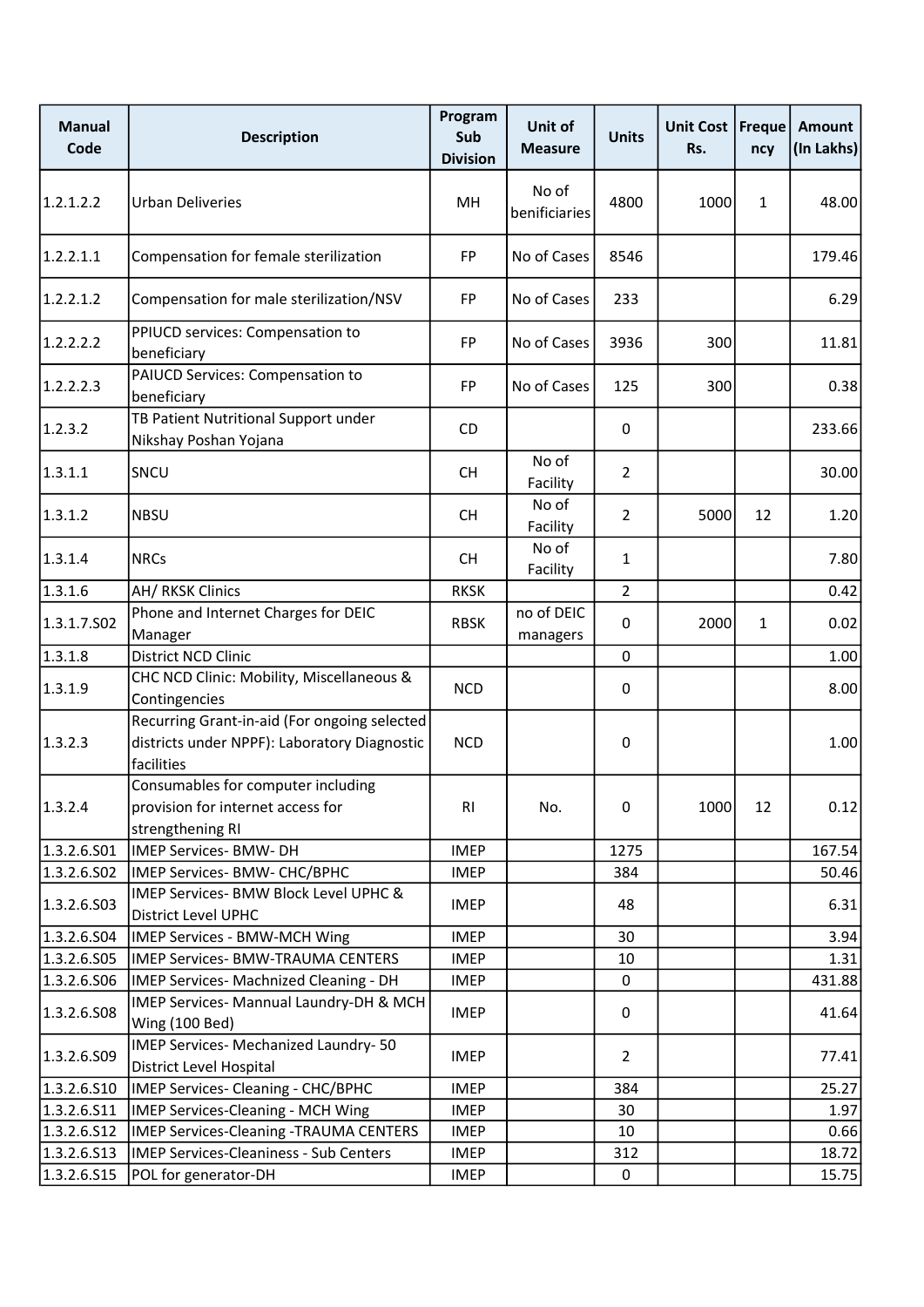| <b>Manual</b><br>Code | <b>Description</b>                                                                                                                                                                               | Program<br>Sub<br><b>Division</b> | Unit of<br><b>Measure</b>               | <b>Units</b> | Unit Cost   Freque<br>Rs. | ncy          | <b>Amount</b><br>(In Lakhs) |
|-----------------------|--------------------------------------------------------------------------------------------------------------------------------------------------------------------------------------------------|-----------------------------------|-----------------------------------------|--------------|---------------------------|--------------|-----------------------------|
| 1.3.2.6.516           | POL for generator -CHC and BPHC                                                                                                                                                                  | <b>IMEP</b>                       |                                         | $\pmb{0}$    |                           |              | 12.60                       |
| 2.1.3.1               | <b>Blood collection and Transport Vans</b>                                                                                                                                                       | <b>BLOOD</b><br><b>CELL</b>       | No of units                             | 0            | 660000                    | $\mathbf{1}$ | 6.60                        |
| 2.2.1                 | POL for Family Planning/Others                                                                                                                                                                   | <b>FP</b>                         | No of FDOS                              | 273          | 1000                      |              | 2.73                        |
| 2.2.2                 | Mobility & Communication support for AH<br>counsellors & RKSK Coordinators                                                                                                                       | <b>RKSK</b>                       | No of<br>Councelor                      | 3            | 1200                      | 12           | 0.43                        |
| 2.2.3                 | Mobility support for RBSK Mobile health<br>team                                                                                                                                                  | <b>RBSK</b>                       | No of<br>vehicles                       | 16           | 33000                     | 12           | 63.36                       |
| 2.2.4                 | Support for RBSK: CUG connection per team<br>and rental                                                                                                                                          | <b>RBSK</b>                       | No of teams                             | 16           | 200                       | 12           | 0.38                        |
| 2.2.8                 | Pulse Polio operating costs                                                                                                                                                                      | R <sub>l</sub>                    |                                         | $\mathbf 0$  |                           |              | 1.49                        |
| 2.2.10                | Kala-azar Case search/ Camp Approach:<br>Mobility/POL/supervision                                                                                                                                | CD                                |                                         | 0            |                           |              | 0.30                        |
| 2.3.1.1.2             | Monthly Village Health and Nutrition Days                                                                                                                                                        | R <sub>l</sub>                    | no of<br>sessions                       | 4685         | 100                       | $\mathbf{1}$ | 4.69                        |
| 2.3.1.9               | Focus on slum & underserved areas in urban<br>areas/alternative vaccinator for slums                                                                                                             | RI                                |                                         | 48           |                           |              | 1.01                        |
| 2.3.1.10              | Mobility support for mobile health team/<br>TA/DA to vaccinators                                                                                                                                 | RI                                | No of<br>mobile<br>immunizati<br>on Van | $\pmb{0}$    | 33000                     |              | 5.94                        |
| 2.3.2.3               | DMHP: Targeted interventions at<br>community level Activities & interventions<br>targeted at schools, colleges, workplaces,<br>out of school adolescents, urban slums and<br>suicide prevention. | <b>NCD</b>                        |                                         | $\mathbf 0$  |                           |              | 6.00                        |
| 2.3.2.4               | Recurring grant for collection of eye balls by<br>eye banks and eye donation centres                                                                                                             | <b>NCD</b>                        |                                         | 0            |                           |              | 5.00                        |
| 2.3.2.5               | Tobacco Cessation Centre (TCC): Weekly<br>FGD with the tobacco users                                                                                                                             | <b>NCD</b>                        |                                         | 0            |                           |              | 0.52                        |
| 2.3.3.2               | Screening and free spectacles to school<br>children                                                                                                                                              | <b>NCD</b>                        |                                         | 0            |                           |              | 6.98                        |
| 2.3.3.3               | Screening and free spectacles for near work<br>to Old Person                                                                                                                                     | <b>NCD</b>                        |                                         | 0            |                           |              | 6.98                        |
| 2.3.3.4.1             | Coverage of Public School                                                                                                                                                                        | <b>NCD</b>                        |                                         | $\mathbf 0$  |                           |              | 0.67                        |
| 2.3.3.4.2             | Coverage of Pvt. School                                                                                                                                                                          | <b>NCD</b>                        |                                         | 0            |                           |              | 2.00                        |
| 2.3.3.4.3             | Coverage of Public School in other's school<br>programme                                                                                                                                         | <b>NCD</b>                        |                                         | 0            |                           |              | 1.33                        |
| 2.3.3.4.4             | Coverage of Pvt. School in other's school<br>programme                                                                                                                                           | <b>NCD</b>                        |                                         | 0            |                           |              | 1.00                        |
| 2.3.3.4.5             | Sensitization campaign for college students                                                                                                                                                      | <b>NCD</b>                        |                                         | $\mathbf 0$  |                           |              | 2.00                        |
| 3.1.1.1.1             | JSY Incentive to ASHA                                                                                                                                                                            | <b>MH</b>                         | No of ASHA                              | 24000        | 600                       | $\mathbf{1}$ | 144.00                      |
| 3.1.1.1.2             | ASHA incentive under MAA programme @<br>Rs 100 per ASHA for quarterly mother's                                                                                                                   | CH                                | No of<br>meetings                       | 1887         | 100                       |              | 3.77                        |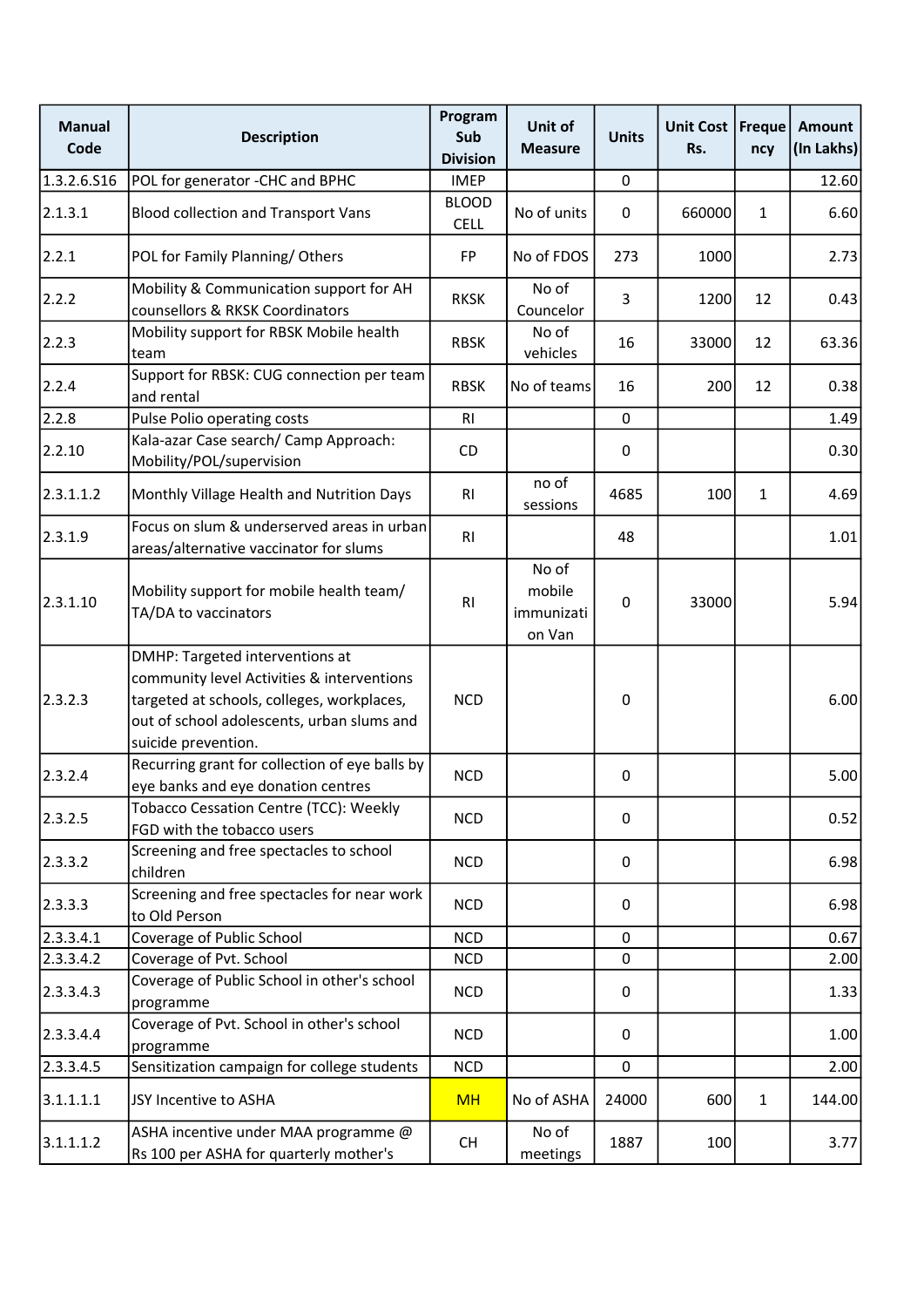| <b>Manual</b><br>Code | <b>Description</b>                                                                                                        | Program<br>Sub<br><b>Division</b> | Unit of<br><b>Measure</b> | <b>Units</b> | Unit Cost   Freque<br>Rs. | ncy          | <b>Amount</b><br>(In Lakhs) |
|-----------------------|---------------------------------------------------------------------------------------------------------------------------|-----------------------------------|---------------------------|--------------|---------------------------|--------------|-----------------------------|
| 3.1.1.1.3.501         | Incentive for Home Based Newborn Care<br>programme Rural                                                                  | <b>CH</b>                         | No of<br>newborn          | 37843        | 250                       | $\mathbf{1}$ | 94.61                       |
| 3.1.1.1.5             | Incentive for referral of SAM cases to NRC<br>and for follow up of discharge SAM children<br>from NRCs                    | <b>CH</b>                         | No of Child               | 860          | 150                       | $\mathbf{1}$ | 0.26                        |
| 3.1.1.1.6             | Incentive for National Deworming Day for<br>mobilising out of school children                                             | <b>RKSK</b>                       | No of ASHA                | 2463         | 100                       | $\mathbf{1}$ | 2.46                        |
| 3.1.1.1.7             | Incentive for IDCF for prophylactic<br>distribution of ORS to family with under-five<br>children.                         | <b>CH</b>                         | No of ASHA                | 1887         | 100                       | $\mathbf{1}$ | 1.89                        |
| 3.1.1.1.9             | National Iron Plus Incentive for mobilizing<br>children and/or ensuring compliance and<br>reporting (6-59 months)         | <b>CH</b>                         | No of ASHA                | 1887         | 50                        | $\mathbf{1}$ | 5.66                        |
| 3.1.1.1.11            | ASHA Incentive under Immunzation                                                                                          | R <sub>l</sub>                    | no of<br>children         | 74897        | 225                       | $\mathbf{1}$ | 168.52                      |
| 3.1.1.1.12            | Incentive to ASHA for Quaterly Visit Under<br><b>HBYC</b> program                                                         | CH                                | No of Child<br>/ 5 visits | 23136        | 250                       | $\mathbf{1}$ | 57.84                       |
| 3.1.1.1.13.50         | ASHA incentive for HRP identification and<br>follow up                                                                    | MH                                | No of ASHA                | 1500         | 300                       | $\mathbf{1}$ | 4.50                        |
| 3.1.1.2.4             | ASHA PPIUCD incentive for accompanying<br>the client for PPIUCD insertion                                                 | <b>FP</b>                         |                           | 3936         | 150                       |              | 5.90                        |
| 3.1.1.2.5             | ASHA PAIUCD incentive for accompanying<br>the client for PAIUCD insertion                                                 | <b>FP</b>                         |                           | 125          | 150                       |              | 0.19                        |
|                       | ASHA incentive under ESB scheme for<br>3.1.1.2.6.S01 promoting spacing of births between 02<br>children                   | <b>FP</b>                         | No of Clints              | 1406         | 500                       |              | 7.03                        |
| 3.1.1.2.6.S02         | ASHA incentive under ESB scheme for<br>promoting spacing of 02 years after                                                | <b>FP</b>                         | No of Clints              | 1406         | 500                       |              | 7.03                        |
| 3.1.1.2.7             | ASHA incentive under ESB scheme for<br>promoting Adoption of Limiting Method<br>upto Two Children                         | FP                                | No of Clints              | 1140         | 1000                      |              | 11.40                       |
|                       | Reimbursement of travel expenses for<br>3.1.1.2.9.S02 accompanying a women to facility for<br>medical abortion            | FP                                | No of Cases               | 488          | 225                       |              | 1.10                        |
|                       | Reimbursement of travel expenses for<br>3.1.1.2.9.S03 accompanying a women to facility for<br>surgical abortion (MVA/EVA) | FP                                | No of Cases               | 600          | 150                       |              | 0.90                        |
| 3.1.1.4.2             | ASHA Incentive for Dengue and                                                                                             |                                   |                           | $\mathbf 0$  |                           |              | 20.83                       |
| 3.1.1.4.5             | Honorarium for Drug Distribution including<br>ASHAs and supervisors involved in MDA                                       |                                   |                           | 0            |                           |              | 85.98                       |
| 3.1.1.4.8.1           | ASHA incentive for detection of leprosy                                                                                   |                                   |                           | 133          |                           |              | 0.33                        |
| 3.1.1.4.8.2           | ASHA Incentive for PB (Treatment<br>completion)                                                                           |                                   |                           | 80           |                           |              | 0.32                        |
| 3.1.1.4.8.3           | ASHA Incentive for MB (Treatment<br>completion)                                                                           |                                   |                           | 53           |                           |              | 0.32                        |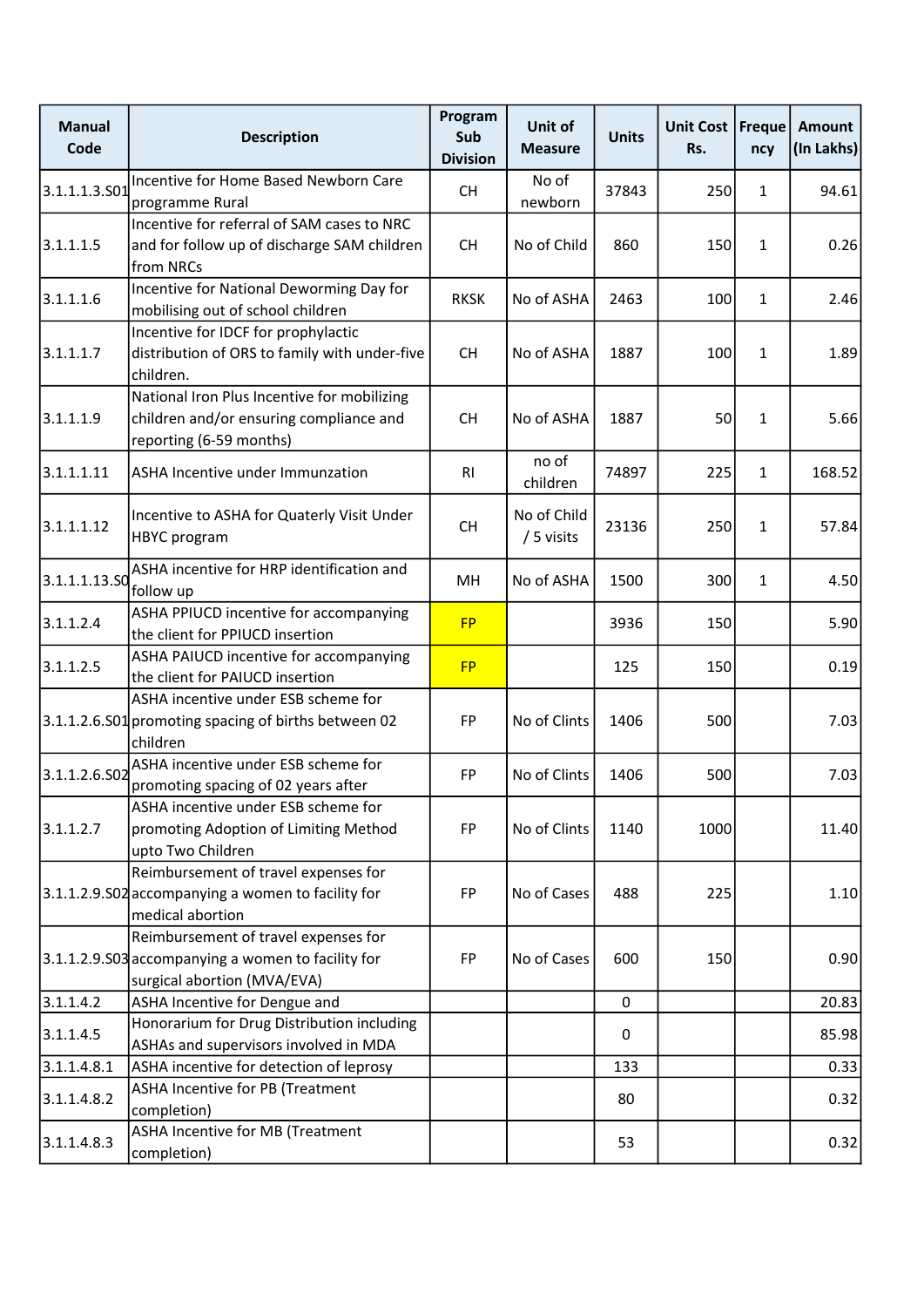| <b>Manual</b><br>Code | <b>Description</b>                                                                                                          | Program<br>Sub<br><b>Division</b> | Unit of<br><b>Measure</b> | <b>Units</b>   | Unit Cost   Freque  <br>Rs. | ncy | Amount<br>(In Lakhs) |
|-----------------------|-----------------------------------------------------------------------------------------------------------------------------|-----------------------------------|---------------------------|----------------|-----------------------------|-----|----------------------|
| 3.1.1.4.9             | ASHA Involvement under NLEP -                                                                                               |                                   |                           | 500            |                             |     | 0.50                 |
|                       | Sensitisation                                                                                                               |                                   |                           |                |                             |     |                      |
| 3.1.1.5.1             | ASHA Incentive under NIDDCP                                                                                                 |                                   |                           | $\mathbf 0$    |                             |     | 6.25                 |
| 3.1.1.5.2.501         | ASHA Incentive for Filling of CBAC forms<br>under PBS                                                                       | <b>NCD</b>                        |                           | 0              |                             |     | 34.01                |
| 3.1.1.5.2.502         | ASHA Incentive for Mobilising, Screening<br>and Follow UP Under PBS                                                         | <b>NCD</b>                        |                           | 0              |                             |     | 34.01                |
| 3.1.1.6.1             | ASHA incentives for routine activities                                                                                      | <b>CP</b>                         |                           | 2083           |                             |     | 499.92               |
|                       | 3.1.1.6.3.S04 Incentive to ASHA Facilitator                                                                                 | <b>CP</b>                         |                           | 105            |                             |     | 5.67                 |
|                       | 3.1.1.6.3.S05 Incentive to ASHA for Health Promotion Day                                                                    | <b>CP</b>                         |                           | 2083           |                             |     | 49.99                |
|                       | 3.1.1.6.3.S06 Incentive to ASHA under PMMVY                                                                                 | CP                                |                           | 12498          |                             |     | 12.50                |
| 3.1.1.6.3.S07         | Incentive to ASHA Facilitator for CBAC, HRP<br>and SAM Tracking                                                             | <b>CP</b>                         |                           | 105            |                             |     | 15.75                |
| 3.1.2.8.502           | Training under HBYC TOT at District Level &<br><b>Block Level Training</b>                                                  | <b>CH</b>                         | No of Batch               | $\overline{2}$ |                             |     | 1.49                 |
| 3.1.3.1               | Supervision costs by ASHA facilitators(12<br>months)                                                                        | <b>CP</b>                         |                           | 105            |                             |     | 75.60                |
| 3.1.3.2               | Support provisions to ASHA (Uniform)                                                                                        | <b>CP</b>                         |                           | 2188           |                             |     | 13.13                |
| 3.1.3.3               | Awards to ASHA's/Link workers                                                                                               | CP                                |                           | 0              |                             |     | 8.52                 |
| 3.1.3.4               | Mobilization of children through ASHA or<br>other mobilizers                                                                | R <sub>l</sub>                    | No of<br>session          | 37478          | 150                         | 1   | 56.22                |
| 3.1.3.5.501           | Incentive for other link workers for<br>Prepration of Due List of Childrens to be<br>immunized                              | <b>RI</b>                         | No of<br>session          | 14112          | 100                         | 1   | 14.11                |
| 3.2.3.1.1             | Treatment Supporter Honorarium (Rs 1000)                                                                                    |                                   |                           | 0              |                             |     | 46.73                |
| 3.2.3.1.2             | Treatment Supporter Honorarium (Rs 5000)                                                                                    |                                   |                           | 0              |                             |     | 7.10                 |
| 3.2.3.1.3             | Incentive for informant (Rs 500)                                                                                            |                                   |                           | 0              |                             |     | 5.25                 |
| 3.2.3.4.SO1           | Incentive for community<br>volunteers/supervisors /LT etc undertaking<br><b>ACF</b>                                         |                                   |                           | 0              |                             |     | 55.57                |
| 3.2.5.2.1             | Dengue & Chikungunya: Vector Control,<br>environmental management & fogging<br>machine                                      |                                   |                           | 0              |                             |     | 21.80                |
| 3.2.5.2.3             | Kala-azar: Operational cost for spray<br>including spray wages                                                              |                                   |                           | 0              |                             |     | 0.30                 |
| 3.2.5.2.4             | Kala-azar: Training for spraying                                                                                            |                                   |                           | $\mathbf 0$    |                             |     | 0.10                 |
| 3.3.3.2               | Training of PRI's representatives/ Police<br>personnel/ Teachers/ Transport personnel/<br>NGO personnel/ other stakeholders |                                   |                           | 0              |                             |     | 0.30                 |
| 3.3.4.501             | <b>AAA Platform</b>                                                                                                         |                                   |                           | 5997           |                             |     | 26.99                |
| 4.1.1                 | <b>District Hospitals</b>                                                                                                   | <b>CP</b>                         |                           | 5              |                             |     | 25.00                |
| 4.1.3                 | <b>Community Health Centers</b>                                                                                             | <b>CP</b>                         |                           | 14             |                             |     | 35.00                |
| 4.1.4                 | <b>Primary Health Centers</b>                                                                                               | <b>CP</b>                         |                           | 22             |                             |     | 19.25                |
| 4.1.5                 | Sub Centers                                                                                                                 | <b>CP</b>                         |                           | 307            |                             |     | 36.84                |
| 4.1.6                 | Village Health Sanitation & Nutrition<br>Committee                                                                          | <b>CP</b>                         |                           | 957            |                             |     | 57.42                |
| 4.1.7.S01             | H&WC Additional Untied Grant-SC                                                                                             | <b>CP</b>                         |                           | 0              |                             |     | 42.60                |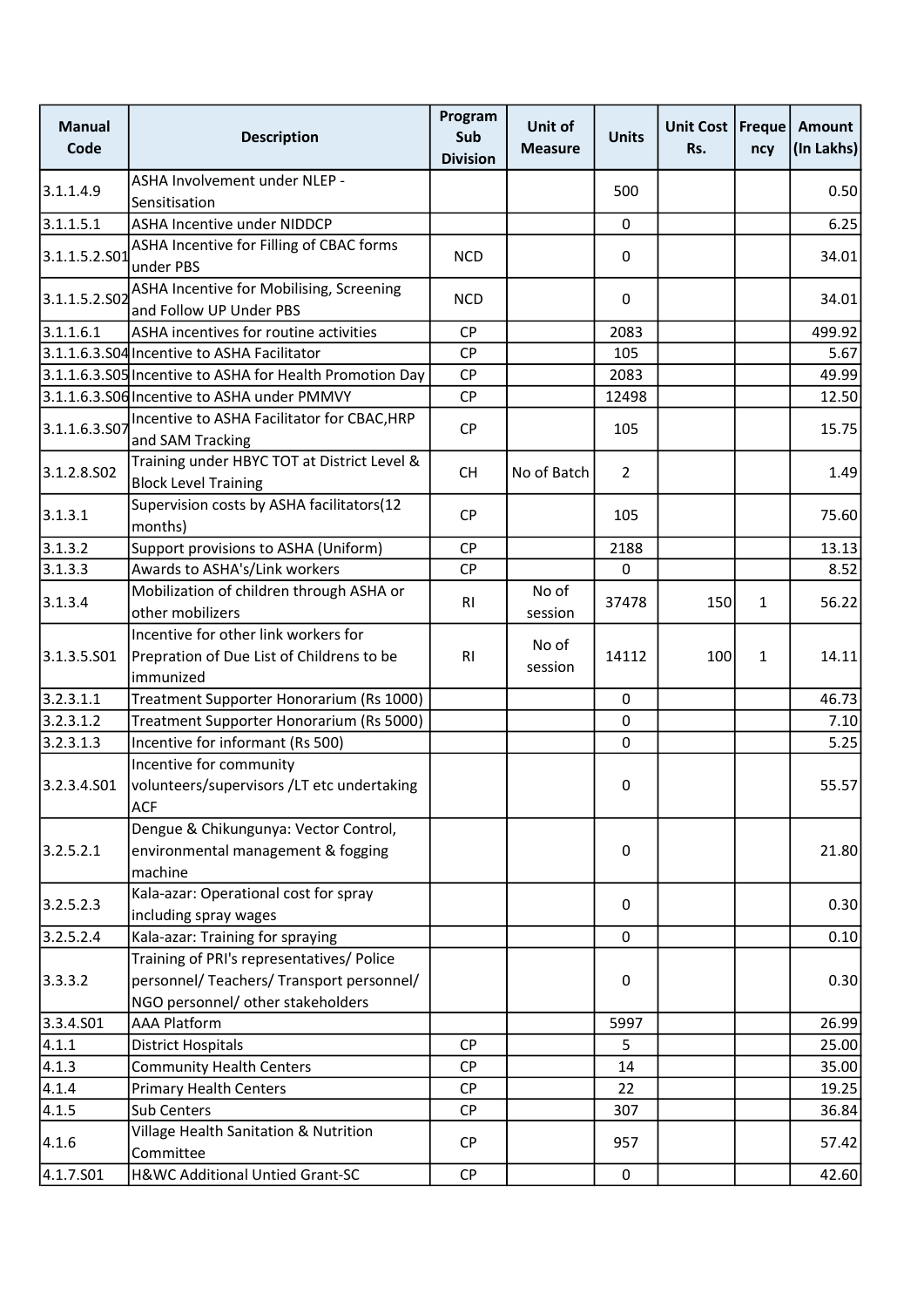| <b>Manual</b><br>Code | <b>Description</b>                                                                     | Program<br>Sub<br><b>Division</b> | Unit of<br><b>Measure</b>     | <b>Units</b>   | <b>Unit Cost</b><br>Rs. | Freque<br>ncy | <b>Amount</b><br>(In Lakhs) |
|-----------------------|----------------------------------------------------------------------------------------|-----------------------------------|-------------------------------|----------------|-------------------------|---------------|-----------------------------|
| 4.1.7.502             | <b>H&amp;WC Additional Untied Grant-PHC</b>                                            | <b>CP</b>                         |                               | 0              |                         |               | 7.50                        |
| 5.1.1.2.8             | Infrastructure strengthening of SC to H&WC                                             | <b>CP</b>                         |                               | 0              |                         |               | 602.00                      |
| 5.1.1.2.9             | Infrastructure strengthening of PHC to<br>H&WC                                         |                                   |                               | 0              |                         |               | 10.96                       |
| 5.3.3                 | Blood bank/ Blood storage/ Day care centre<br>for hemoglobinopathies                   | <b>BLOOD</b><br><b>CELL</b>       |                               | 0              |                         |               | 15.50                       |
| 5.3.9                 | Safety Pits                                                                            | RI                                | No.                           | 8              | 6000                    | 1             | 0.48                        |
| 5.3.14                | Civil Works under RNTCP                                                                | CD                                |                               | 0              |                         |               | 9.88                        |
| 6.1.1.1.1             | MVA / EVA for Safe Abortion services                                                   | FP/CAC                            | No of MVA/<br><b>EVA kits</b> | 100            | 3000                    |               | 3.00                        |
| 6.1.1.2.3 S01         | Procurement Of Equipment for Skill Lab<br>Under SAANS at District Level                | <b>CH</b>                         | No of<br>Equipment            | 1              |                         |               | 2.50                        |
| 6.1.1.2.3.S02         | Procurement Of Hand held Pulse Oximeter<br>and nebulizer under SAANS at District Level | <b>CH</b>                         | No of<br>Equipment            | 40             |                         |               | 3.60                        |
| 6.1.1.3.1             | NSV kits                                                                               | <b>FP</b>                         |                               | $\overline{3}$ | 1000                    |               | 0.03                        |
| 6.1.1.3.5             | <b>PPIUCD forceps</b>                                                                  | FP                                | No of Kallys<br>forceps       | 10             | 1000                    |               | 0.10                        |
| 6.1.1.5.1             | Equipment for Mobile health teams                                                      | <b>RBSK</b>                       | No of teams                   | 16             | 5000                    | $\mathbf{1}$  | 0.80                        |
| 6.1.1.17.1            | Equipments                                                                             |                                   |                               | 0              |                         |               | 0.05                        |
| 6.1.1.18.1            | Procurement of Equipment                                                               |                                   |                               | 0              |                         |               | 9.50                        |
| 6.1.1.19.3            | Grant-in-aid for Vision Centre (PHC) (Govt.)                                           |                                   |                               | 0              |                         |               | 1.00                        |
| 6.1.1.21.1            | Recurring GIA: Machinery & Equipment for<br><b>DH</b>                                  |                                   |                               | 0              |                         |               | 1.50                        |
| 6.1.1.21.4            | Non-recurring GIA: Machinery & Equipment<br>for CHC                                    |                                   |                               | 0              |                         |               | 2.50                        |
| 6.1.2.3.1             | <b>MCR</b>                                                                             |                                   |                               | 200            |                         |               | 0.80                        |
| 6.1.2.3.2             | Aids/Appliance                                                                         |                                   |                               | 0              |                         |               | 0.17                        |
| 6.1.2.5.1             | Tablets; software for H&WC and ANM/                                                    | <b>CP</b>                         |                               | 0              |                         |               | 3.15                        |
| 6.1.2.6.1             | Procurement for Universal Screening of<br><b>NCDs</b>                                  |                                   |                               | 0              |                         |               | 56.40                       |
| 6.1.3.1.3             | <b>Equipment Maintenance</b>                                                           |                                   |                               | 0              |                         |               | 9.88                        |
| 6.2.1.2               | Drugs for Safe Abortion (MMA)                                                          | FP/CAC                            | No of<br>Tablets              | 1200           |                         |               | 0.16                        |
| 6.2.1.7.5.501         | Drugs & Consumables Normal Delivery L1<br>Facility                                     | MH                                | No of<br>benificieries        | 9000           | 100                     |               | 1.80                        |
| 6.2.1.7.5.S02         | Drugs & Consumables Normal Delivery L2<br>Facility                                     | MH                                | No of<br>benificieries        | 15900          | 200                     | $\mathbf{1}$  | 6.36                        |
| 6.2.1.7.5.503         | Drugs & Consumables Normal Delivery L3<br>Facility                                     | MH                                | No of<br>benificieries        | 7400           | 300                     | $\mathbf{1}$  | 5.92                        |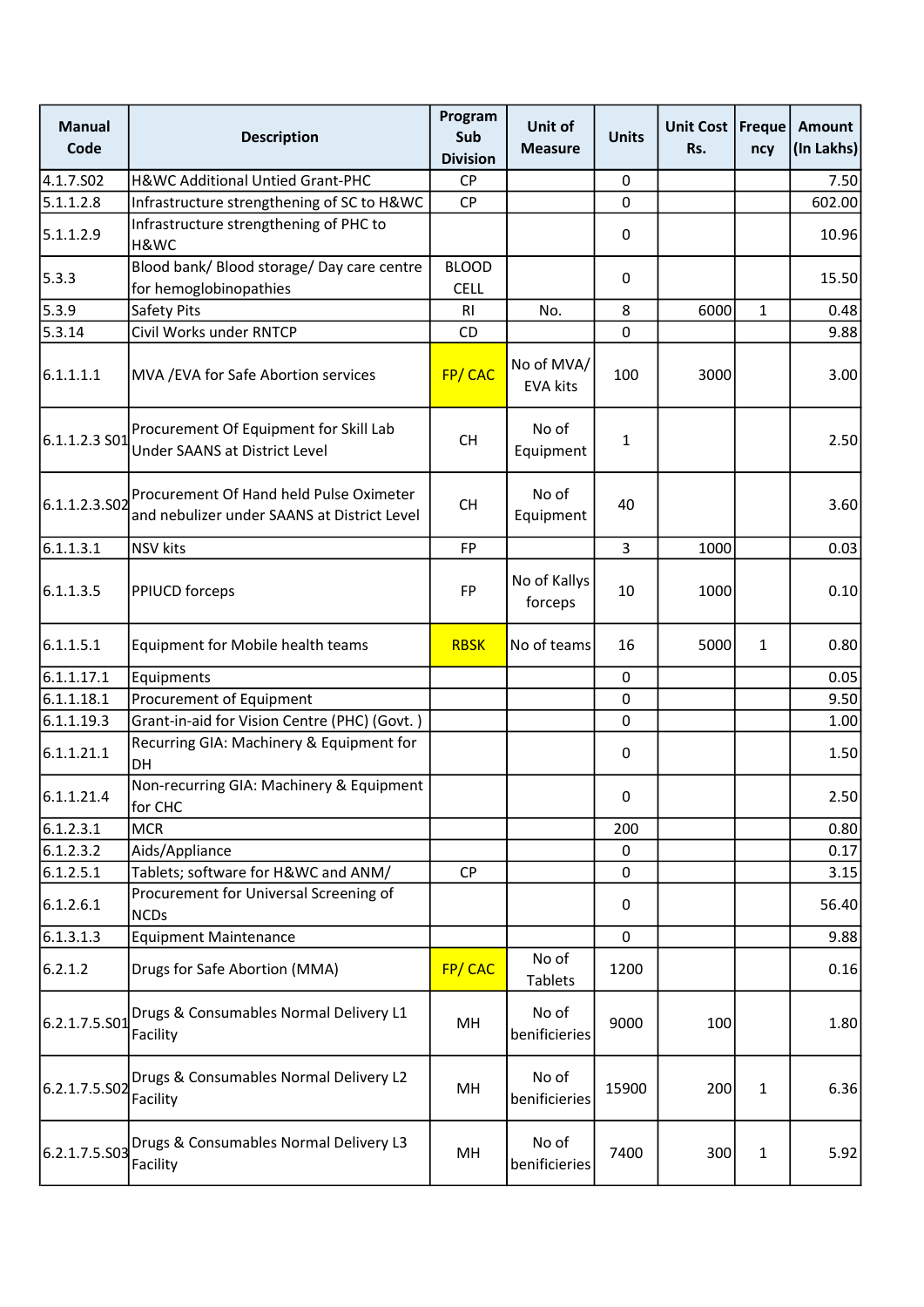| <b>Manual</b><br>Code | <b>Description</b>                                                             | Program<br>Sub<br><b>Division</b> | Unit of<br><b>Measure</b> | <b>Units</b>     | Unit Cost<br>Rs. | Freque<br>ncy | <b>Amount</b><br>(In Lakhs) |
|-----------------------|--------------------------------------------------------------------------------|-----------------------------------|---------------------------|------------------|------------------|---------------|-----------------------------|
| 6.2.1.7.5.S04         | Drugs & Consumables Caesarean Delivery L3<br>Facility                          | MH                                | No of<br>benificieries    | 3300             | 1800             | $\mathbf{1}$  | 11.88                       |
| 6.2.1.7.5.S05         | Drugs & Consumables Normal Delivery L3<br><b>Medical College</b>               | MH                                | No of<br>benificieries    | 2600             | 2600             | $\mathbf{1}$  | 67.60                       |
| 6.2.1.7.5.S06         | Drugs & Consumables Caesarean Delivery L3<br>Medical Collage (Simple LSCS)     | MH                                | No of<br>benificieries    | 1500             | 10000            | $\mathbf{1}$  | 150.00                      |
| 6.2.1.7.5.S07         | Drugs & Consumables Caesarean Delivery L3<br>Medical Collage (Compicated LSCS) | MH                                | No of<br>benificieries    | 100              | 20000            | $\mathbf{1}$  | 20.00                       |
| 6.2.1.7.5.S08         | Drugs & Consumables Safe Dilivery Kit for<br>HIV infected Pregnant Women       | MH                                | No of<br>benificieries    | 270              | 1500             | $\mathbf{1}$  | 4.05                        |
| 6.2.2.9               | AEFI kit under RI Program                                                      | R <sub>1</sub>                    | No.                       | 55               | 200              | 1             | 0.11                        |
| 6.2.5.1               | Medicine for Mobile health team                                                | <b>RBSK</b>                       | No of teams               | 16               | 5000             | $\mathbf{1}$  | 0.80                        |
| 6.2.6.4               | Replenishment of ASHA HBNC kits                                                | <b>CP</b>                         |                           | 2095             |                  |               | 3.14                        |
| 6.2.7.1               | Drugs and Supplies for blood services                                          | <b>BLOOD</b><br><b>CELL</b>       |                           | 0                |                  |               | 298.20                      |
| 6.2.8.1               | Red/Black plastic bags et                                                      | R <sub>l</sub>                    | No of<br>session          | 46848            | 10               | 1             | 4.68                        |
| 6.2.8.2               | Bleach/Hypochlorite solution/ Twin bucket<br>and hub cutter                    | R <sub>l</sub>                    |                           | 19               |                  |               | 0.29                        |
| 6.2.9.1               | AYUSH drugs for DH / CHC / PHC                                                 | <b>AYUSH</b>                      |                           | 24               |                  |               | 12.00                       |
| 6.2.10.1              | <b>Consumables for NOHP</b>                                                    |                                   |                           | 0                |                  |               | 5.00                        |
| 6.2.12.1              | Chloroquine phosphate tablets                                                  |                                   |                           | $\pmb{0}$        |                  |               | 0.20                        |
| 6.2.12.2              | Primaquine tablets 2.5 mg                                                      |                                   |                           | $\pmb{0}$        |                  |               | 0.10                        |
| 6.2.12.3              | Primaquine tablets 7.5 mg                                                      |                                   |                           | 0                |                  |               | 0.20                        |
| 6.2.12.10             | Pyrethrum extract 2% for spare spray                                           |                                   |                           | $\mathbf 0$      |                  |               | 2.72                        |
| 6.2.13.1              | Supportive drugs, lab. Reagents                                                |                                   |                           | 0                |                  |               | 0.68                        |
| 6.2.14.1              | <b>Laboratory Materials</b>                                                    |                                   |                           | 0                |                  |               | 32.10                       |
| 6.2.14.2              | Procurement of Drugs                                                           |                                   |                           | 0                |                  |               | 14.66                       |
|                       | Assistance for                                                                 |                                   |                           |                  |                  |               |                             |
| 6.2.15.1              | consumables/drugs/medicines to the                                             | <b>NCD</b>                        |                           | 0                |                  |               | 26.47                       |
|                       | Govt./District Hospital for Cat sx etc                                         |                                   |                           |                  |                  |               |                             |
| 6.2.18.1              | Procurement of medicine & consumables                                          |                                   |                           | $\pmb{0}$        |                  |               | 2.00                        |
|                       | for TCC under NTCP                                                             |                                   |                           |                  |                  |               |                             |
| 6.2.19.1              | Drugs & supplies for District NCD Clinic                                       |                                   |                           | 0                |                  |               | 12.00                       |
| 6.2.19.3<br>6.2.19.4  | Drugs & supplies for CHC NCD Clinic<br>Drugs & supplies for PHC level          |                                   |                           | 0<br>$\mathbf 0$ |                  |               | 16.00<br>7.50               |
| 6.2.19.5              | Drugs & supplies for Sub-Centre level                                          |                                   |                           | 0                |                  |               | 39.00                       |
|                       | Drugs & supplies for Universal Screening of                                    |                                   |                           |                  |                  |               |                             |
| 6.2.19.6              | <b>NCDs</b>                                                                    |                                   |                           | 0                |                  |               | 43.68                       |
| 6.2.22.1              | Cost of Lab recurring expences for H & WC                                      | <b>CP</b>                         |                           | 0                |                  |               | 47.10                       |
| 6.2.22.2              | Lab strengthening of SHC - HWC -                                               | <b>CP</b>                         |                           | $\pmb{0}$        |                  |               | 4.00                        |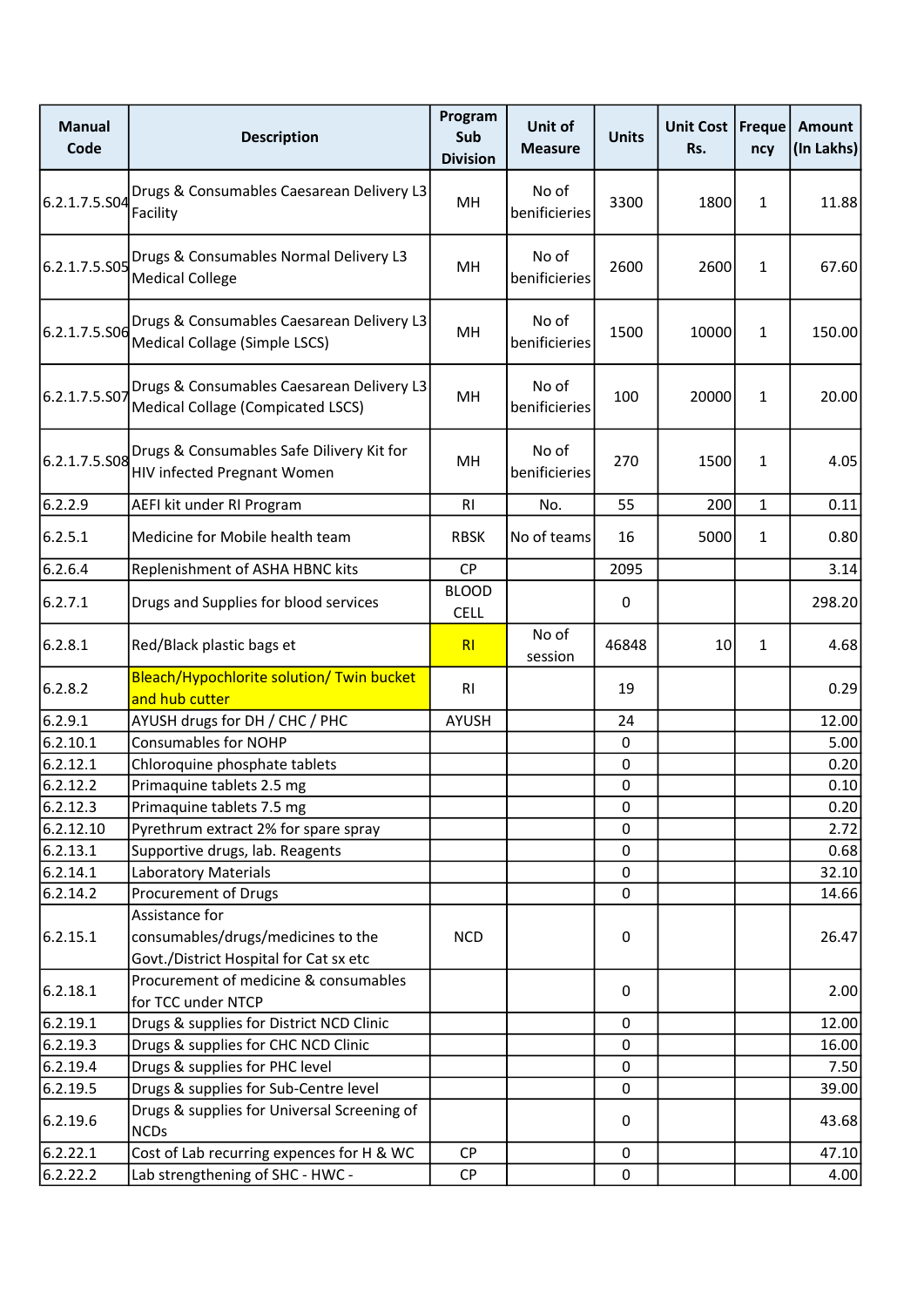| <b>Manual</b><br>Code | <b>Description</b>                                                                     | Program<br>Sub<br><b>Division</b> | Unit of<br><b>Measure</b> | <b>Units</b>   | Unit Cost   Freque<br>Rs. | ncy          | <b>Amount</b><br>(In Lakhs) |
|-----------------------|----------------------------------------------------------------------------------------|-----------------------------------|---------------------------|----------------|---------------------------|--------------|-----------------------------|
| 6.4.3.S01             | Free Diagnostics for Pregnant women under<br>JSSK - USG on PPP for PMSMA               | MH                                | No of USG                 | 1100           | 300                       | $\mathbf{1}$ | 3.30                        |
| 6.4.3.S02             | Free Diagnostics for Pregnant women under<br>JSSK- AVD for for HIV & Syphilis at VHNDs | MH                                | No of AVD                 | 473            | 25                        | $\mathbf{1}$ | 12.30                       |
| 6.4.3.S03             | Free Diagnostics for Pregnant women under<br><b>JSSK-MH</b>                            | <b>MH</b>                         | No of<br>benificieries    | 74500          | 200                       | 1            | 23.84                       |
| 6.4.4                 | Free Diagnostics for Sick infants under JSSK                                           | <b>CH</b>                         | No of units               | $\overline{2}$ |                           |              | 11.20                       |
| 7.5.2                 | Any Other                                                                              |                                   |                           | 0              |                           |              | 9.35                        |
| 8.1.1.1               | ANMs                                                                                   | MH                                |                           | 115            |                           |              | 250.59                      |
| 8.1.1.2.S04           | Staff Nurses-DH Strengthening                                                          | <b>HS</b>                         |                           | $\mathbf 0$    |                           |              | 202.24                      |
| 8.1.1.2.505           | <b>Staff Nurses-MH</b>                                                                 | MН                                |                           | 43             |                           |              | 144.51                      |
| 8.1.1.2.511           | Staff Nurse - HWC                                                                      | <b>CP</b>                         |                           | $\mathbf 0$    |                           |              | 23.86                       |
| 8.1.1.5.502           | Laboratory Technicians -HR                                                             |                                   |                           | 4              |                           |              | 10.21                       |
| 8.1.1.5.503           | Laboratory Technicians -NPPCF                                                          |                                   |                           | 0              |                           |              | 0.85                        |
| 8.1.1.5.504           | Laboratory Technicians - RNTCP                                                         |                                   |                           | $\mathbf 0$    |                           |              | 33.85                       |
| 8.1.1.6.S05           | OT Technician                                                                          | <b>MH</b>                         |                           | $\overline{4}$ |                           |              | 7.20                        |
| 8.1.1.9               | Radiographer/ X-ray technician                                                         |                                   |                           | $\overline{2}$ |                           |              | 5.07                        |
| 8.1.1.12              | Others (Para Medical Worker)-NLEP                                                      | CD                                |                           | $\mathbf 0$    |                           |              | 3.38                        |
| 8.1.2.1.503           | Obstetricians and Gynaecologists -DH<br>Strengthening                                  | <b>HS</b>                         |                           | 0              |                           |              | 48.00                       |
| 8.1.2.1.504           | Obstetricians and Gynaecologists -MH                                                   | MH                                |                           | 5              |                           |              | 72.00                       |
| 8.1.2.2.504           | Paediatricians- DH Strengthening                                                       | <b>HS</b>                         |                           | $\mathbf 0$    |                           |              | 24.00                       |
| 8.1.2.3.504           | Anaesthetists - DH Strengthening                                                       | <b>HS</b>                         |                           | $\pmb{0}$      |                           |              | 36.00                       |
| 8.1.2.3.505           | Anaesthetists - MH                                                                     | MH                                |                           | 3              |                           |              | 43.20                       |
| 8.1.2.5.503           | Radiologists-DH Strengthening                                                          | <b>HS</b>                         |                           | $\mathbf 0$    |                           |              | 36.00                       |
| 8.1.2.6.S03           | Pathologists/ Haemotologists-DH<br>Strengthening                                       | <b>HS</b>                         |                           | 0              |                           |              | 12.00                       |
| 8.1.3.4.S01           | <b>ENT-DH Strengthening</b>                                                            | <b>HS</b>                         |                           | $\pmb{0}$      |                           |              | 12.00                       |
| 8.1.3.5.501           | Ophthalmologists-NCD-NPCB                                                              | <b>NCD</b>                        |                           | 0              |                           |              | 10.54                       |
|                       | FRU Operationalization for Gynae &                                                     |                                   |                           |                |                           |              |                             |
|                       | 8.1.3.10.S01 anesthetist specialist on call from govt<br>sector                        | MH                                | No of C-<br>section       | 8              | 3000                      | $\mathbf{1}$ | 0.24                        |
| 8.1.3.10.S02          | <b>FRU Operationalization Gynecologists</b><br>specialist on call from pvt sector      | MH                                | No of C-<br>section       | $\overline{4}$ | 4500                      | $\mathbf{1}$ | 0.18                        |
| 8.1.3.10.S03          | FRU Operationalization anesthetist<br>specialist on call for from pvt sector           | MH                                | No of C-<br>section       | 4              | 3000                      | $\mathbf{1}$ | 0.12                        |
| 8.1.4.1.S01           | Dental Surgeons- DH & CHC                                                              |                                   |                           | 3              |                           |              | 20.23                       |
| 8.1.5.502             | Medical Officers -DH Strengthening                                                     | <b>HS</b>                         |                           | $\mathbf 0$    |                           |              | 28.80                       |
| 8.1.5.503             | <b>Medical Officers -MH</b>                                                            | MН                                |                           | 2              |                           |              | 16.38                       |
| 8.1.5.S04             | Medical Officers - UPHSSP                                                              | <b>HS</b>                         |                           | $\mathbf 0$    |                           |              | 6.93                        |
| 8.1.5.506             | Medical Officers -CD-RNTCP                                                             | CD                                |                           | $\mathbf 0$    |                           |              | 46.22                       |
| 8.1.6.1               | <b>AYUSH MOs</b>                                                                       | AYUSH                             |                           | 25             |                           |              | 122.31                      |
| 8.1.6.2               | Pharmacist - AYUSH                                                                     | AYUSH                             |                           | 12             |                           |              | 20.49                       |
| 8.1.7.1.1             | <b>MOs-AYUSH</b>                                                                       | <b>RBSK</b>                       |                           | 35             |                           |              | 123.04                      |
|                       | 8.1.7.1.2.S02 MOs-Dental MO/ BDS                                                       | <b>RBSK</b>                       |                           | $\overline{7}$ |                           |              | 47.57                       |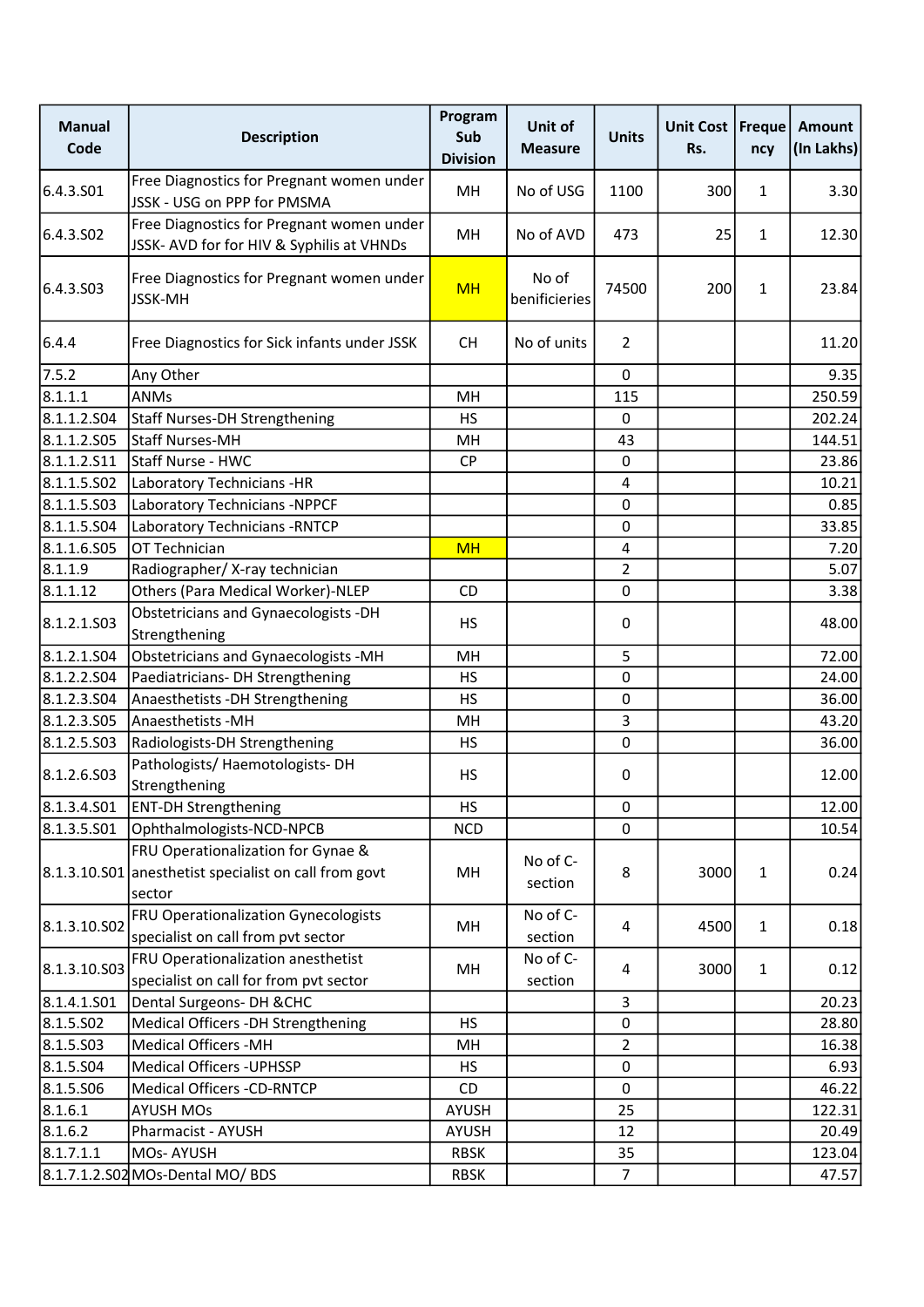| <b>Manual</b><br>Code     | <b>Description</b>                                      | Program<br>Sub<br><b>Division</b> | Unit of<br><b>Measure</b> | <b>Units</b>   | Unit Cost   Freque  <br>Rs. | ncy | Amount<br>(In Lakhs) |
|---------------------------|---------------------------------------------------------|-----------------------------------|---------------------------|----------------|-----------------------------|-----|----------------------|
| 8.1.7.1.3                 | <b>Staff Nurse</b>                                      | <b>RBSK</b>                       |                           | 3              |                             |     | 9.61                 |
| 8.1.7.1.4                 | <b>ANM</b>                                              | <b>RBSK</b>                       |                           | 18             |                             |     | 27.55                |
|                           | 8.1.7.1.5.S01 Para Medical Worker                       | <b>RBSK</b>                       |                           | 12             |                             |     | 27.68                |
| 8.1.7.1.5.S02 Pharmacists |                                                         | <b>RBSK</b>                       |                           | 9              |                             |     | 13.24                |
| 8.1.8.1                   | Medical Officers                                        | <b>CH</b>                         |                           | $\mathbf{1}$   |                             |     | 8.32                 |
| 8.1.8.2                   | <b>Staff Nurse</b>                                      | <b>CH</b>                         |                           | $\overline{4}$ |                             |     | 11.74                |
| 8.1.8.3                   | Cook cum caretaker                                      | <b>CH</b>                         |                           | $\overline{2}$ |                             |     | 3.00                 |
| 8.1.8.5                   | Feeding demonstrator for NRC                            | <b>CH</b>                         |                           | $\mathbf{1}$   |                             |     | 3.04                 |
| 8.1.9.1                   | Paediatrician                                           | <b>CH</b>                         |                           | 3              |                             |     | 43.20                |
| 8.1.9.3.S01               | Staff Nurse - SNCU/KMC                                  | <b>CH</b>                         |                           | 24             |                             |     | 66.35                |
| 8.1.9.3.SO2               | Staff Nurse -NBSU                                       | <b>CH</b>                         |                           | 6              |                             |     | 17.40                |
|                           | Others- SNCU Staff (Ward Aaya/ Cleaner/                 |                                   |                           |                |                             |     |                      |
| 8.1.9.6.502               | Security Guard)                                         | <b>CH</b>                         |                           | 18             |                             |     | 24.85                |
| 8.1.9.6.S03               | Others- SNCU Staff DEO                                  | <b>CH</b>                         |                           | $\overline{2}$ |                             |     | 4.51                 |
|                           | 8.1.10.3.S01 Staff Nurses - DH Strengthening            | <b>HS</b>                         |                           | $\mathbf 0$    |                             |     | 70.20                |
|                           | 8.1.10.3.S02 Staff Nurses Incharge - DH Strengthening   | <b>HS</b>                         |                           | $\pmb{0}$      |                             |     | 5.76                 |
| 8.1.12.1                  | Mid-level Service Provider                              | CP                                |                           | $\mathbf 0$    |                             |     | 343.04               |
| 8.1.12.2                  | Performance incentive for Mid-level service             | <b>CP</b>                         |                           | 0              |                             |     | 160.20               |
|                           | providers                                               |                                   |                           |                |                             |     |                      |
|                           | 8.1.13.1.S01 Counsellor -NCD-NPCB                       |                                   |                           | $\pmb{0}$      |                             |     | 2.63                 |
|                           | 8.1.13.1.S02 Counsellor -RKSK                           | <b>RKSK</b>                       |                           | $\overline{2}$ |                             |     | 5.14                 |
|                           | 8.1.13.1.S03 Counsellor -RMNCHA-FW                      | <b>FP</b>                         | No of<br>Councelor        | 3              |                             |     | 6.15                 |
|                           | 8.1.13.1.S04 Counsellor -RNTCP                          | CD                                |                           | $\mathbf 0$    |                             |     | 3.52                 |
| 8.1.13.5                  | Audiometrician/ Audiologist-NCD-NPPCD                   | <b>NCD</b>                        |                           | $\mathbf 0$    |                             |     | 2.70                 |
| 8.1.13.10                 | TBHV-CD-RNTCP                                           | CD                                |                           | 0              |                             |     | 62.08                |
| 8.1.13.16                 | Ophthalmic Assistant/ Refractionist NCD-<br><b>NPCB</b> | <b>NCD</b>                        |                           | 0              |                             |     | 2.16                 |
| 8.1.13.18                 | Audiometrics Asstt.NCD-NPPCD                            | <b>NCD</b>                        |                           | 0              |                             |     | 2.28                 |
| 8.1.13.19                 | Instructor for Hearing Imapired Children-<br>NCD-NPPCD  | <b>NCD</b>                        |                           | 0              |                             |     | 2.13                 |
|                           | 8.1.13.22.S0 Lab Technician UPHSSP                      | <b>DHS</b>                        |                           | 0              |                             |     | 6.52                 |
|                           | 8.1.13.22.S0 Optometrist UPHSSP                         | <b>DHS</b>                        |                           | $\mathbf 0$    |                             |     | 4.35                 |
|                           | 8.1.13.22.S0 OT Technician UPHSSP                       | <b>DHS</b>                        |                           | $\mathbf 0$    |                             |     | 8.70                 |
|                           | 8.1.13.22.S0 Rogi Sahayata Kendra Manager               | QA                                |                           | 4              |                             |     | 10.73                |
|                           | 8.1.13.22.S0 Staff Nurse UPHSSP                         | <b>DHS</b>                        |                           | 0              |                             |     | 219.67               |
|                           | 8.1.13.22.S1(X-Ray Technician UPHSSP                    | <b>DHS</b>                        |                           | $\pmb{0}$      |                             |     | 2.17                 |
|                           | 8.1.13.22.S1 Dental Hygienist UPHSSP                    | <b>DHS</b>                        |                           | $\pmb{0}$      |                             |     | 2.17                 |
|                           | 8.1.13.22.S11Physiotherapist UPHSSP                     | <b>DHS</b>                        |                           | 0              |                             |     | 2.59                 |
|                           | 8.1.13.22.S11Rogi Sahayata Kendra Operator              | QA                                |                           | 4              |                             |     | 6.08                 |
|                           | 8.1.13.22.S1 Ward Aaya/Boy UPHSSP                       | <b>DHS</b>                        |                           | $\mathbf 0$    |                             |     | 9.18                 |
|                           | 8.1.13.22.S1 ECG Technician UPHSSP                      | <b>DHS</b>                        |                           | 0              |                             |     | 4.35                 |
|                           | 8.1.13.22.S1 CSSD Technician UPHSSP                     | <b>DHS</b>                        |                           | 0              |                             |     | 4.35                 |
|                           | 8.1.13.22.S1 Audiometric Assistant- UPHSSP              | <b>DHS</b>                        |                           | 0              |                             |     | 2.42                 |
|                           | 8.1.16.2.S01 Cold Chain Handlers                        | RI                                |                           | 0              |                             |     | 2.82                 |
|                           | 8.1.16.6.S02 Data Entry Operator CD-RCP                 | CD                                |                           | 0              |                             |     | 0.25                 |
|                           | 8.1.16.7.S05 Cleaner -NRC                               | <b>CH</b>                         |                           | $\mathbf{1}$   |                             |     | 1.44                 |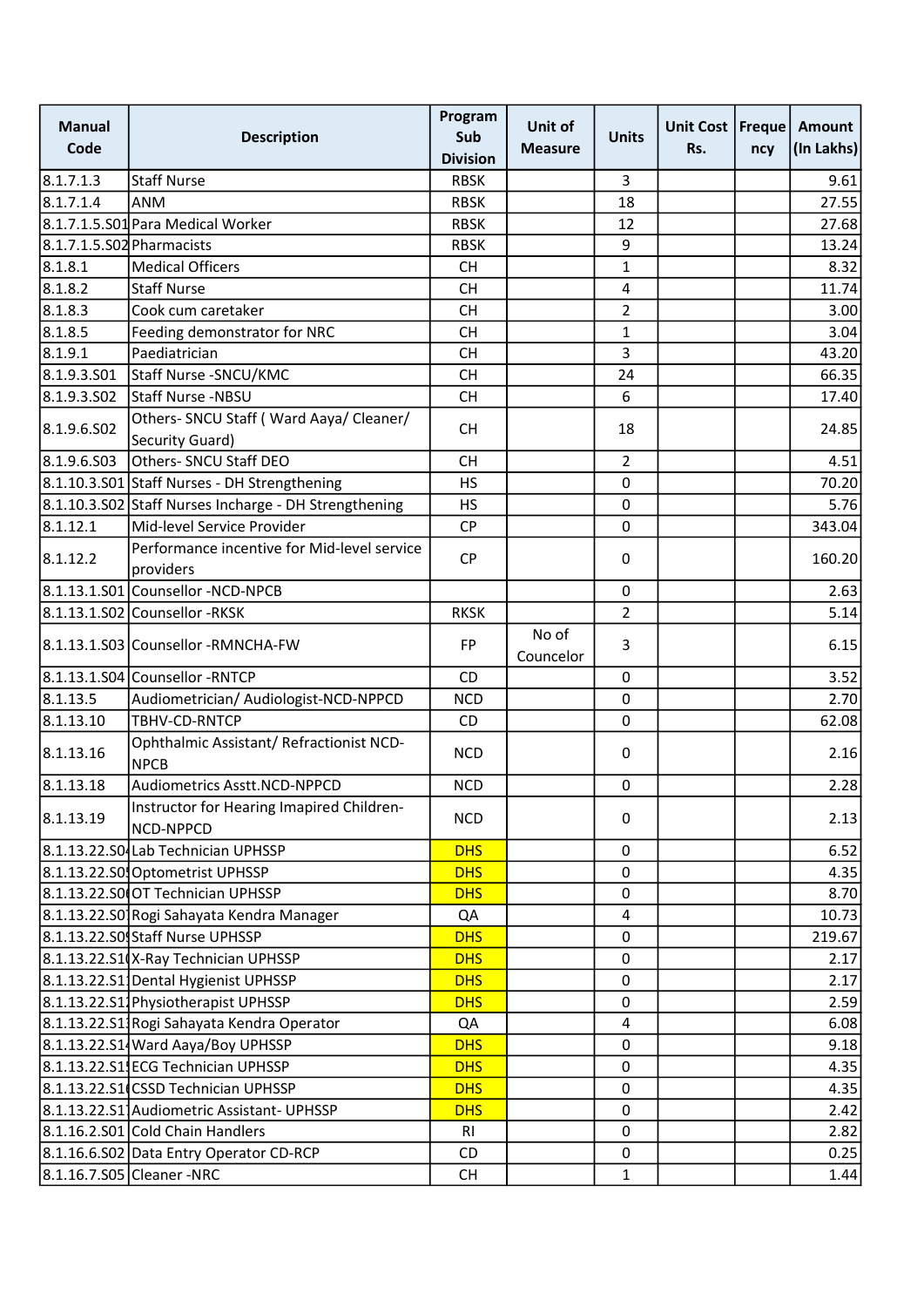| <b>Manual</b><br>Code | <b>Description</b>                                                                                                     | Program<br>Sub<br><b>Division</b> | Unit of<br><b>Measure</b> | <b>Units</b> | Unit Cost   Freque<br>Rs. | ncy          | Amount<br>(In Lakhs) |
|-----------------------|------------------------------------------------------------------------------------------------------------------------|-----------------------------------|---------------------------|--------------|---------------------------|--------------|----------------------|
|                       | 8.1.16.7.S06 Vaccine Van Driver                                                                                        | R <sub>l</sub>                    |                           | 0            |                           |              | 3.34                 |
| 8.4.1                 | Additional Allowances/ Incentives to<br><b>Medical Officers</b>                                                        | MH                                |                           | $\mathbf 0$  |                           |              | 1.20                 |
| 8.4.5                 | Performance reward if any                                                                                              | FP                                | No of<br>Districts        | $\mathbf{1}$ | 40000                     |              | 1.60                 |
| 8.4.7                 | Incentive to provider for PPIUCD services<br>@Rs 150 per PPIUCD insertion                                              | <b>FP</b>                         | No of Clints              | 3936         | 150                       |              | 5.90                 |
| 8.4.8                 | Incentive to provider for PAIUCD Services<br>@Rs 150 per PAIUCD insertion                                              | FP                                | No of Clints              | 124          | 150                       |              | 0.19                 |
| 8.4.9                 | Team based incentives for Health &<br>Wellness Centers (H&WC Sub Center)                                               | <b>CP</b>                         |                           | 0            |                           |              | 117.48               |
| 8.4.10                | Team based incentives for Health &<br>Wellness Centers (H&WC PHC)                                                      | <b>CP</b>                         |                           | 0            |                           |              | 20.04                |
| 8.4.12.501            | HRP identification and follow up for ANM                                                                               | MH                                | No of HRP                 | 1500         | 200                       | $\mathbf{1}$ | 3.00                 |
| 8.4.12.S03            | Performance based Incentives to RMNCHA<br><b>Counselors in Family Planning</b>                                         | <b>FP</b>                         | No of Clints              | 298          | 50                        |              | 0.15                 |
| 8.4.12.504            | RI Cold chain handlers incentive                                                                                       | R1                                | No                        | 17           | 2400                      | 12           | 4.90                 |
| 9.1.1                 | Setting up of Skill Lab                                                                                                | <b>Nursing</b>                    |                           | 0            |                           |              | 0.25                 |
| 9.1.5.501             | Mobility/ POL expenses for supporting the<br>community and clinical site visits of nursing<br>students of govt. GNMTCs |                                   |                           | 0            |                           |              | 1.50                 |
| 9.1.5.502             | Contingency expenses for the 7 GNM                                                                                     |                                   |                           | $\pmb{0}$    |                           |              | 0.45                 |
| 9.1.6.1               | Development/ translation and duplication of<br>training materials                                                      | <b>CH</b>                         | No of<br>Module           | 790          | 100                       | 1            | 0.79                 |
| 9.2.2.S06             | <b>Nursing Faculty</b>                                                                                                 |                                   |                           | $\mathbf 0$  |                           |              | 60.98                |
| 9.2.2.S07             | Programme Assisstant                                                                                                   |                                   |                           | $\pmb{0}$    |                           |              | 1.36                 |
| 9.2.2.511             | <b>Nursing Midwifry Tutor</b>                                                                                          | Nursing                           |                           | $\mathbf 0$  |                           |              | 14.38                |
| 9.2.3.S03             | Incentive for Program Coordination to (HoD (                                                                           | MH                                |                           | $\pmb{0}$    |                           |              |                      |
| 9.2.4.501             | <b>DNB Course Others</b>                                                                                               | <b>DHS</b>                        |                           | $\pmb{0}$    |                           |              | 27.90                |
| 9.2.4.SO2             | Librarian Cum Program Assistant - DNB<br>Course                                                                        | <b>DHS</b>                        |                           | 0            |                           |              | 3.71                 |
| 9.2.4.S03             | Senior Resident - DNB Course                                                                                           | <b>DHS</b>                        |                           | 0            |                           |              | 47.25                |
| 9.5.1.2               | Onsite mentoring at Delivery Points/<br>Nursing Institutions/ Nursing Schools                                          | <b>Nursing</b>                    |                           | 0            |                           |              | 0.84                 |
| 9.5.1.12.S01          | Training of Medical Officers in safe abortion-<br>For Mos                                                              | FP                                | No of<br><b>Batches</b>   | 4            | 130800                    |              | 5.23                 |
| 9.5.1.12.S02          | Training of Medical Officers in safe abortion-<br>For Obs&Gynae                                                        | FP                                | No of<br><b>Batches</b>   | $\mathbf{1}$ | 69000                     |              | 0.69                 |
| 9.5.2.2.S01           | State and District Lanch of SAANS                                                                                      | <b>CH</b>                         | No.                       | $\mathbf{1}$ |                           |              | 0.50                 |
| 9.5.2.2.502           | State and District Planning and Review<br><b>Meeting of SAANS</b>                                                      | <b>CH</b>                         | No.                       | $\mathbf{1}$ |                           |              | 0.20                 |
| 9.5.2.16              | 4 days Training for facility based newborn<br>care                                                                     | <b>CH</b>                         | No of batch               | 10           |                           |              | 38.06                |
| 9.5.2.17              | 2 weeks observership for facility based<br>newborn care                                                                | <b>CH</b>                         | No of batch               | 8            |                           |              | 27.26                |
| 9.5.2.19              | Orientation on National Deworming Day                                                                                  | <b>RKSK</b>                       |                           | $\mathbf{1}$ |                           |              | 1.56                 |
|                       | 9.5.2.24.S02 District Training of SAANS                                                                                | CH                                |                           | 15           |                           |              | 4.98                 |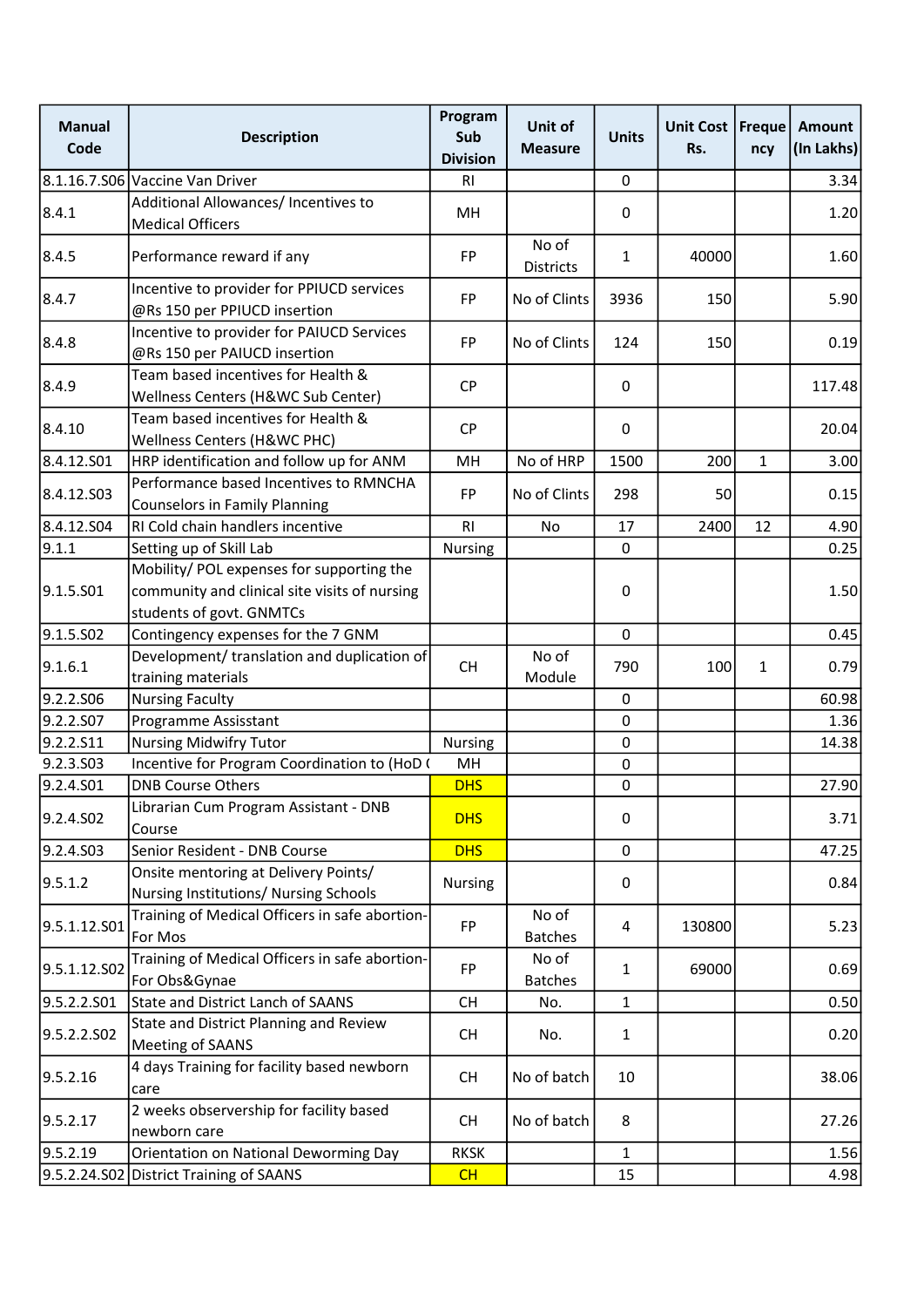| <b>Manual</b><br>Code | <b>Description</b>                                                                                                                    | Program<br>Sub<br><b>Division</b> | Unit of<br><b>Measure</b> | <b>Units</b>   | <b>Unit Cost</b><br>Rs. | <b>Freque</b><br>ncy | <b>Amount</b><br>(In Lakhs) |
|-----------------------|---------------------------------------------------------------------------------------------------------------------------------------|-----------------------------------|---------------------------|----------------|-------------------------|----------------------|-----------------------------|
|                       | 9.5.2.25.S01 One day Orientation Training for IDCF                                                                                    | <b>CH</b>                         | No of<br>district         | $\mathbf{1}$   | 150000                  | $\mathbf{1}$         | 1.50                        |
| 9.5.3.1.SO2           | Qtr.Review/orientation meeting of<br>ASHA/ANM OF 20 Urban District at Districts<br>Level                                              | FP                                | No of<br>Meetings         | 108            | 2500                    |                      | 2.70                        |
| 9.5.3.1.503           | District Level One Day Orientation of newly<br>recruited ANM/SN ON Family Planning<br>Schemes                                         | FP                                | No of<br>Meetings         | 1              | 3000                    |                      | 0.03                        |
| 9.5.3.2.502           | <b>District Level Dissemination Workshop</b>                                                                                          | FP                                | No of<br>workshops        | $\mathbf{1}$   | 10000                   |                      | 0.10                        |
| 9.5.3.22              | Training of Medical officers (Injectible<br><b>Contraceptive Trainings)</b>                                                           | <b>FP</b>                         | No of<br><b>Batches</b>   | $\mathbf{1}$   | 22800                   |                      | 0.23                        |
| 9.5.3.23              | Training of AYUSH doctors (Injectible<br><b>Contraceptive Trainings)</b>                                                              | <b>FP</b>                         | No of<br><b>Batches</b>   | $\mathbf{1}$   | 22800                   |                      | 0.23                        |
| 9.5.3.24              | Training of Nurses (Staff Nurse/LHV/ANM)<br>(Injectible Contraceptive Trainings)                                                      | FP                                | No of<br><b>Batches</b>   | 8              | 35800                   |                      | 2.86                        |
| 9.5.4.10              | <b>WIFS trainings (Block)</b>                                                                                                         | <b>RKSK</b>                       | No of Batch               | 9              | 3000                    | $\mathbf{1}$         | 0.27                        |
| 9.5.4.13.3            | Any other (please specify) Anemia Free<br>Adolcent event at Inter Collages                                                            | <b>RKSK</b>                       | No of event               | 18             | 5000                    | $\mathbf{1}$         | 0.90                        |
| 9.5.5.1               | RBSK Training - Training of Mobile health<br>team - technical and managerial (5 days)                                                 | <b>RBSK</b>                       | No of batch               | $\overline{2}$ | 15450                   | $\mathbf{1}$         | 0.31                        |
| 9.5.6.1               | Blood Bank/Blood Storage Unit (BSU)<br><b>Training</b>                                                                                | <b>BLOOD</b><br><b>CELL</b>       |                           | 0              |                         |                      | 6.45                        |
|                       | 9.5.10.1.S01 Training under Immunisation-Data Handler                                                                                 | R <sub>1</sub>                    |                           | $\pmb{0}$      |                         |                      | 0.17                        |
|                       | 9.5.10.1.S04 Training under Immunisation-CCH                                                                                          | RI                                |                           | 0              |                         |                      | 0.62                        |
| 9.5.12.1              | Training / Capacity Building (Malaria)                                                                                                | CD                                |                           | $\mathbf 0$    |                         |                      | 0.56                        |
| 9.5.12.6              | Training/sensitization of district level<br>officers on ELF and drug distributors<br>including peripheral health workers (AES/<br>JE) | CD                                |                           | $\pmb{0}$      |                         |                      | 4.69                        |
| 9.5.14.1              | <b>Trainings under RNTCP</b>                                                                                                          | CD                                |                           | $\mathbf 0$    |                         |                      | 6.67                        |
| 9.5.14.2              | <b>CME</b> (Medical Colleges)                                                                                                         | CD                                |                           | $\mathbf 0$    |                         |                      | 3.20                        |
| 9.5.16.1              | Training of PHC Medical Officers, Nurses,<br>Paramedical Workers & Other Health Staff<br>working under NMHP                           | <b>NCD</b>                        |                           | 0              |                         |                      | 100.00                      |
| 9.5.16.2              | Any Other Training -NMHP                                                                                                              | <b>NCD</b>                        |                           | 0              |                         |                      | 100.00                      |
| 9.5.17.1              | Training of doctors and staff at DH Level<br>under NPHCE                                                                              | <b>NCD</b>                        |                           | 0              |                         |                      | 0.80                        |
| 9.5.18.1.1            | Orientation of Stakeholder organizations                                                                                              | <b>NCD</b>                        |                           | 0              |                         |                      | 0.40                        |
| 9.5.18.1.2            | Training of Health Professionals                                                                                                      | <b>NCD</b>                        |                           | $\mathbf 0$    |                         |                      | 0.40                        |
| 9.5.18.1.3            | <b>Orientation of Law Enforcers</b>                                                                                                   | <b>NCD</b>                        |                           | $\mathbf 0$    |                         |                      | 0.60                        |
| 9.5.18.1.4            | Other Trainings/Orientations - sessions<br>incorporated in other's training                                                           | <b>NCD</b>                        |                           | 0              |                         |                      | 1.30                        |
| 9.5.19.2              | District NCD Cell                                                                                                                     | <b>NCD</b>                        |                           | $\mathbf 0$    |                         |                      | 3.00                        |
| 9.5.19.3              | Training for Universal Screening for NCDs                                                                                             | <b>NCD</b>                        |                           | $\mathbf 0$    |                         |                      | 31.21                       |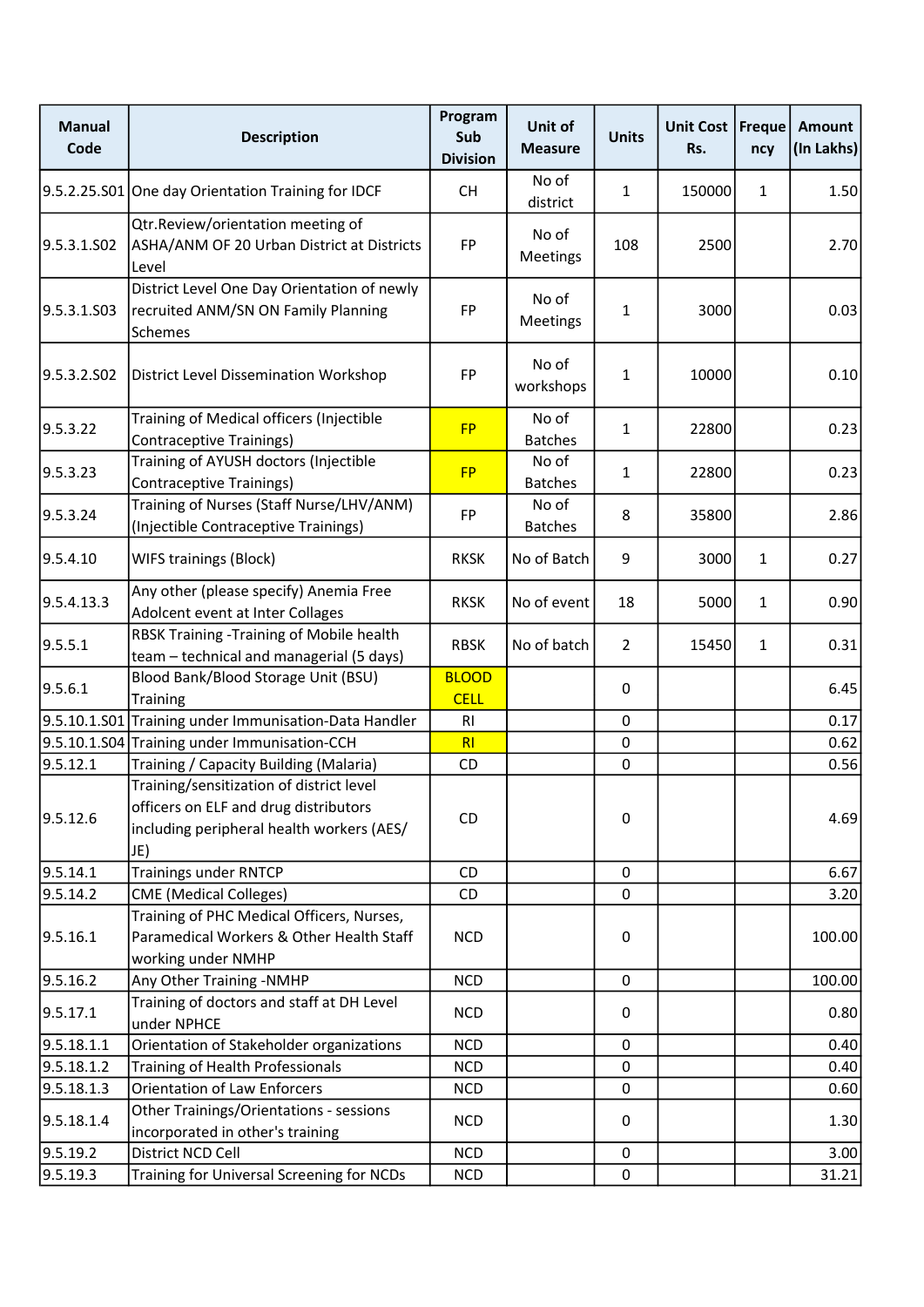| <b>Manual</b><br>Code | <b>Description</b>                                                                                          | Program<br>Sub<br><b>Division</b> | Unit of<br><b>Measure</b> | <b>Units</b>   | Unit Cost   Freque<br>Rs. | ncy          | Amount<br>(In Lakhs) |
|-----------------------|-------------------------------------------------------------------------------------------------------------|-----------------------------------|---------------------------|----------------|---------------------------|--------------|----------------------|
| 9.5.25.3              | <b>Kayakalp Trainings</b>                                                                                   | QA                                | Batch                     | $\mathbf{1}$   | 33000                     | $\mathbf{1}$ | 0.33                 |
| 9.5.26.2              | Training cum review meeting for HMIS &<br><b>MCTS at District level</b>                                     | <b>MIS</b>                        |                           | 0              |                           |              | 0.42                 |
| 9.5.26.3              | Training cum review meeting for HMIS &<br>MCTS at Block level                                               | <b>MIS</b>                        |                           | 0              |                           |              | 2.34                 |
| 9.5.26.4              | Training cum review meeting for HMIS &<br><b>MCTS at Division Level</b>                                     | <b>MIS</b>                        |                           | $\pmb{0}$      |                           |              | 0.20                 |
| 9.5.27.1              | Bridge Course/ training on the Standard<br><b>Treatment Protocols</b>                                       | <b>Nursing</b>                    |                           | 0              |                           |              | 37.67                |
|                       | 9.5.27.4.S01 Cost of Yoga Sessions                                                                          | <b>CP</b>                         |                           | 0              |                           |              | 7.80                 |
| 9.5.29.13.SO          | Scaling up Nurse Mentoring Program<br>Honorarium                                                            | MH                                |                           | 8              |                           |              | 4.80                 |
| 9.5.29.13.SO          | Scaling up Nurse Mentoring Program Yearly<br><b>TADA</b>                                                    | MH                                |                           | 8              |                           |              | 0.24                 |
| 9.5.29.13.SO          | Scaling up Nurse Mentoring Program<br>Register                                                              | MH                                |                           | 8              |                           |              | 0.02                 |
| 9.5.29.13.SO          | Scaling up Nurse Mentoring Program Mini<br>Skill Lab                                                        | MH                                |                           | 8              |                           |              | 8.00                 |
| 9.5.29.13.SO          | Scaling up Nurse Mentoring Program<br>Divisional Dakshta Training                                           | MH                                |                           | $\overline{2}$ |                           |              | 1.60                 |
| 10.1.1                | Maternal Death Review (both in institutions<br>and community)                                               | MH                                | No of<br>CBMDR            | 110            | 600                       | $\mathbf{1}$ | 0.66                 |
| 10.2.4                | Microfilaria Survey - Lymphatic Filariasis                                                                  | CD                                |                           | 0              |                           |              | 0.50                 |
| 10.2.5                | Monitoring & Evaluation (Post MDA<br>assessment by medical colleges (Govt. &<br>private)/ICMR institutions) | CD.                               |                           | 0              |                           |              | 0.35                 |
| 10.3.1.2              | Sentinel surveillance Hospital recurrent                                                                    | <b>CD</b>                         |                           | 0              |                           |              | 2.00                 |
| 10.4.1                | Management of IDD Monitoring Laboratory                                                                     |                                   |                           | $\pmb{0}$      |                           |              | 0.13                 |
| 11.3                  | Targeting Naturally Occurring Gathering of<br>People/ Health Mela                                           |                                   |                           | $\mathcal{P}$  |                           |              | 17.00                |
| 11.5.1                | Media Mix of Mid Media/ Mass Media                                                                          | <b>IEC</b>                        |                           | $\mathbf{1}$   |                           |              | 0.50                 |
| 11.5.4.S02            | Celebration of New Born Care Week                                                                           | <b>CH</b>                         | No of<br>district         | $\mathbf{1}$   | 50000                     | $\mathbf{1}$ | 0.50                 |
| 11.5.4.S03            | <b>Celebration of Breastfeeding Week</b>                                                                    | <b>CH</b>                         | No of<br>district         | $\mathbf{1}$   | 40000                     | $\mathbf{1}$ | 0.40                 |
| 11.5.4.S05            | District Level IEC/BCC Activity Under SAANS                                                                 | <b>CH</b>                         | No.                       | $\mathbf{1}$   | 200000                    |              | 2.00                 |
| 11.6.3                | IEC & promotional activities for World<br>Population Day celebration                                        | <b>IEC/FP</b>                     | No of<br>events           | 9              |                           |              | 1.52                 |
| 11.6.4                | IEC & promotional activities for Vasectomy<br>Fortnight celebration                                         | <b>IEC/FP</b>                     | No of<br>events           | 9              |                           |              | 0.92                 |
| 11.8.2                | Any other IEC/BCC activities (Wall Painting,<br>Banner & Poster)                                            | IEC                               |                           | 0              |                           |              | 3.20                 |
| 11.9.1.S01            | Creating awareness on declining sex ratio<br>issue (PNDT)- Block Level                                      | <b>IEC/PNDT</b>                   | No of<br>Events           | 8              | 10000                     |              | 0.80                 |
| 11.9.1.S02            | Creating awareness on declining sex ratio<br>issue (PNDT)- District Level                                   | <b>IEC/PNDT</b>                   | No of<br>Events           | $\mathbf{1}$   | 25000                     |              | 0.25                 |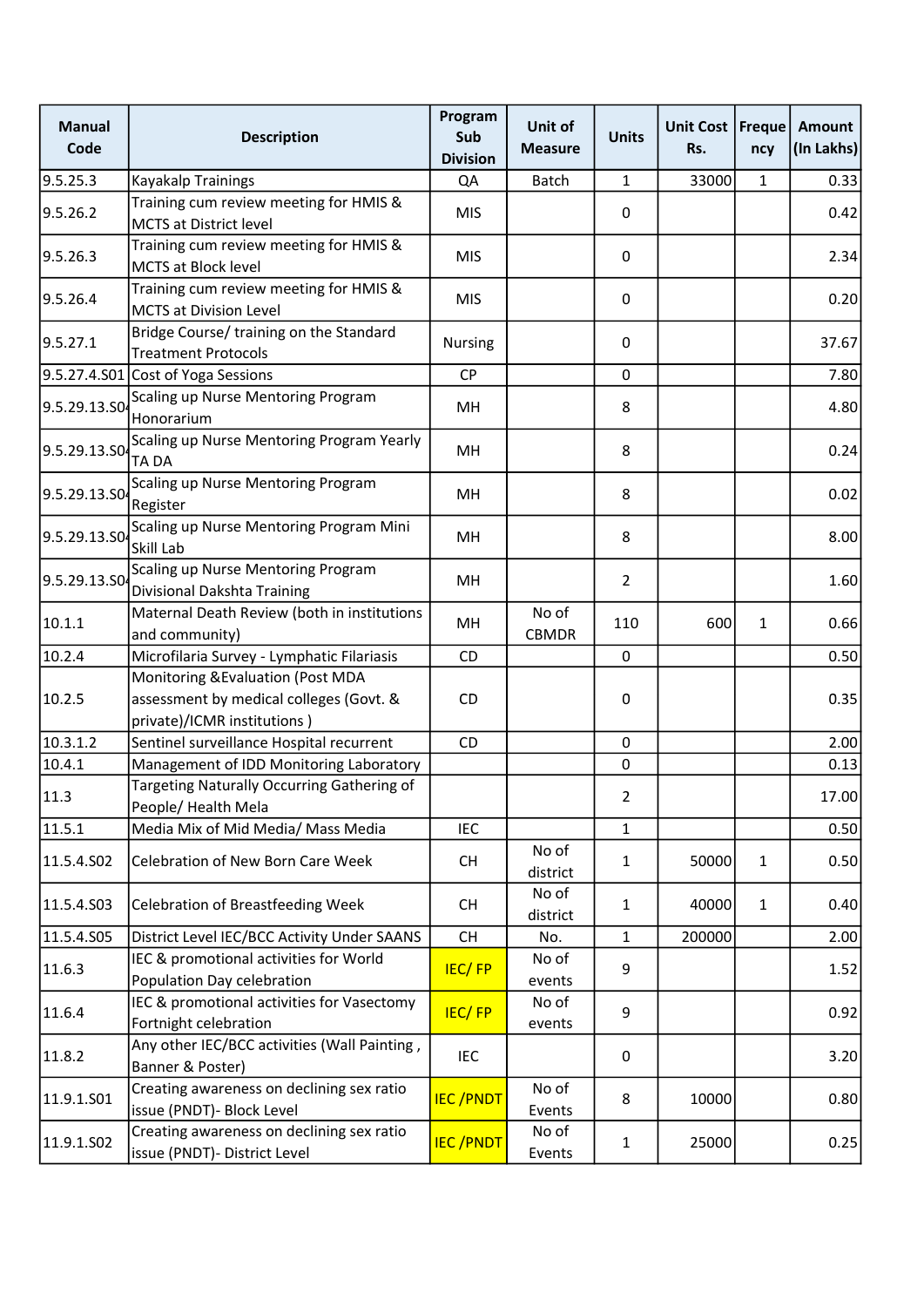| <b>Manual</b><br>Code | <b>Description</b>                                                                                                                                    | Program<br>Sub<br><b>Division</b> | Unit of<br><b>Measure</b> | <b>Units</b> | Unit Cost   Freque  <br>Rs. | ncy          | Amount<br>(In Lakhs) |
|-----------------------|-------------------------------------------------------------------------------------------------------------------------------------------------------|-----------------------------------|---------------------------|--------------|-----------------------------|--------------|----------------------|
|                       | Creating awareness on declining sex ratio                                                                                                             |                                   | No of                     |              |                             |              |                      |
| 11.9.1.S03            | issue (PNDT)-Division Level                                                                                                                           | <b>IEC/PNDT</b>                   | Events                    | 1            | 50000                       |              | 0.50                 |
|                       |                                                                                                                                                       | <b>BLOOD</b>                      | No of                     |              |                             |              |                      |
| 11.10.1.S01           | Donor Refreshment amount                                                                                                                              | <b>CELL</b>                       | donation                  | 0            | 25                          | 1            | 3.16                 |
|                       | 11.10.1.S02 Blood donation Camp                                                                                                                       | <b>BLOOD</b><br><b>CELL</b>       | No of camp                | 0            | 2500                        | $\mathbf{1}$ | 3.45                 |
|                       | Travel & Communication Expenses for BB                                                                                                                | <b>BLOOD</b>                      |                           |              |                             |              |                      |
| 11.10.1.503           | <b>Counselors PRO BCTV</b>                                                                                                                            | <b>CELL</b>                       |                           | 0            |                             |              | 0.66                 |
| 11.11.1               | <b>IEC for NPPCD</b>                                                                                                                                  | <b>IEC</b>                        |                           | $\mathbf 0$  |                             |              | 0.50                 |
| 11.13.1               | Health Education & Publicity for National<br>Programme for Fluorosis (State and District<br>Level)                                                    | <b>NCD</b>                        |                           | 0            |                             |              | 2.00                 |
| 11.14.1               | Health Education & Publicity for NIDDCP                                                                                                               | <b>IEC</b>                        |                           | $\mathbf 0$  |                             |              | 0.26                 |
| 11.15.1               | IEC/BCC for Malaria                                                                                                                                   | <b>IEC</b>                        |                           | $\mathbf 0$  |                             |              | 0.35                 |
| 11.15.2               | IEC/BCC for Social mobilization (Dengue and<br>Chikungunya)                                                                                           | <b>IEC</b>                        |                           | 0            |                             |              | 0.20                 |
| 11.15.4               | Specific IEC/BCC for Lymphatic Filariasis                                                                                                             | <b>IEC</b>                        |                           | 0            |                             |              | 2.32                 |
| 11.15.5               | IEC/BCC/Advocacy for Kala-azar                                                                                                                        | <b>IEC</b>                        |                           | 0            |                             |              | 0.20                 |
| 11.16.1               | IEC/BCC: Mass media, Outdoor media, Rural<br>media, Advocacy media for NLEP                                                                           | CD                                |                           | 0            |                             |              | 0.98                 |
| 11.17.1               | ACSM (State & district)                                                                                                                               | <b>IEC</b>                        |                           | $\mathbf 0$  |                             |              | 11.22                |
| 11.19.1               | Translation of IEC material and distribution                                                                                                          | <b>IEC</b>                        |                           | 0            |                             |              | 0.50                 |
| 11.20.2               | Celebration of days-ie International Day for<br>older persons                                                                                         | <b>IEC</b>                        |                           | 0            |                             |              | 1.00                 |
| 11.21.1               | IEC/SBCC for NTCP                                                                                                                                     | <b>IEC</b>                        |                           | 0            |                             |              | 1.50                 |
| 11.22.2               | IEC/BCC for District NCD Cell                                                                                                                         | <b>IEC</b>                        |                           | $\mathbf 0$  |                             |              | 0.50                 |
| 11.24.1               | IEC activities for Health & Wellness centre<br>(H&WC)                                                                                                 | <b>IEC</b>                        |                           | 0            |                             |              | 37.00                |
| 11.24.3.4             | State-level IEC Campaigns/Other IEC<br>Campaigns                                                                                                      | IEC                               |                           | 14           |                             |              | 2.60                 |
| 11.24.4.1             | IEC/BCC under NRCP: Rabies Awareness and<br>DO'S and Don'ts in the event of Animal Bites                                                              |                                   |                           | 0            |                             |              | 3.04                 |
| 11.24.4.2             | IEC/BCC under NOHP                                                                                                                                    |                                   |                           | $\mathbf 0$  |                             |              | 0.50                 |
| 12.1.1                | Printing of MDR formats                                                                                                                               | MH                                |                           | 220          |                             |              | 0.07                 |
| 12.1.2                | Printing of MCP cards, safe motherhood<br>booklets etc.                                                                                               | MН                                | No of cards               | 99256        | 17                          | 1            | 16.87                |
| 12.1.3                | Printing of labor room registers and<br>casesheets/ LaQshya related printing                                                                          | MН                                | No of<br>casesheet        | 43000        | 10                          | 1            | 4.30                 |
| 12.1.5                | Any other (Printing of CAC Format)                                                                                                                    | FP/CAC                            | No of<br>formats          | 275          |                             |              | 0.41                 |
| 12.2.5                | Printing of compliance cards and reporting<br>formats for National Iron Plus Initiative-for 6-<br>59 months age group and for 5-10 years age<br>group | CH                                | No of<br>format           | 226440       | 1                           | 1            | 2.26                 |
| 12.2.6                | Printing of IEC materials and reporting<br>formats etc. for National Deworming Day                                                                    | <b>RKSK</b>                       |                           | $\mathbf{1}$ |                             |              | 2.79                 |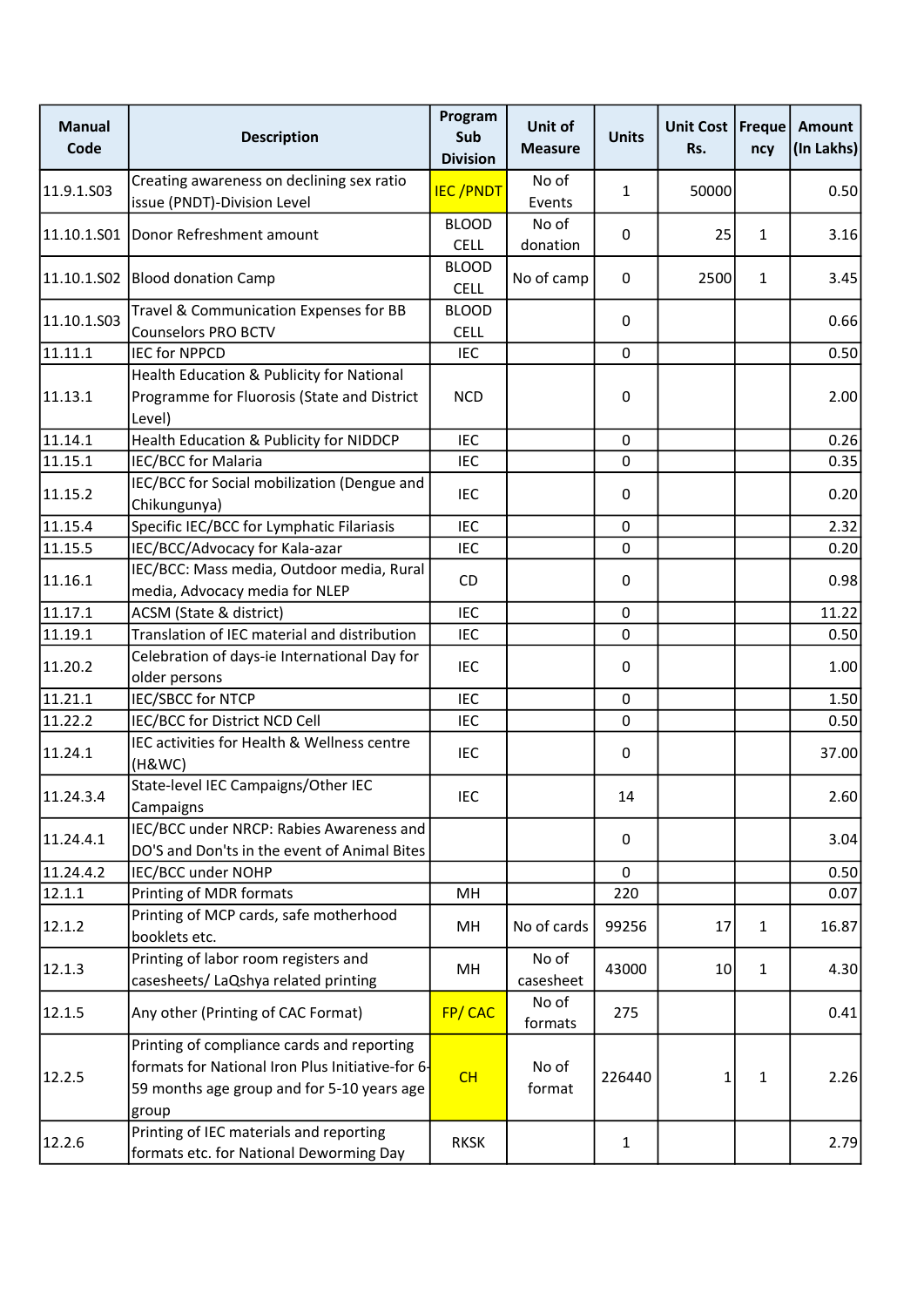| <b>Manual</b><br>Code | <b>Description</b>                                                                       | Program<br>Sub<br><b>Division</b> | Unit of<br><b>Measure</b>  | <b>Units</b>   | Unit Cost   Freque<br>Rs. | ncy          | Amount<br>(In Lakhs) |
|-----------------------|------------------------------------------------------------------------------------------|-----------------------------------|----------------------------|----------------|---------------------------|--------------|----------------------|
| 12.2.7                | Printing of IEC Materials and monitoring<br>formats for IDCF                             | <b>CH</b>                         | No of<br>District          | $\mathbf{1}$   | 118000                    | $\mathbf{1}$ | 1.18                 |
| 12.2.10               | Printing (SNCU data management)                                                          | <b>CH</b>                         | No of SNCU                 | $\overline{2}$ | 100000                    | $\mathbf{1}$ | 2.00                 |
| 12.2.11               | Printing of HBNC referral cards and other<br>formats                                     | <b>CH</b>                         | No. of<br>format           | 456540         | 0.5                       | $\mathbf{1}$ | 2.28                 |
| 12.3.3                | Printing of FP Manuals, Guidelines, etc.                                                 | FP                                | No of<br>formats           | 0              |                           |              | 6.07                 |
| 12.5.4                | Printing of RBSK card and registers                                                      | <b>RBSK</b>                       | No of<br>children          | 468768         |                           |              | 12.93                |
| 12.5.6                | Any other (Printing of Banner and Sticker<br>under RBSK)                                 | <b>RBSK</b>                       |                            | 74             |                           |              | 0.08                 |
| 12.7.1                | Printing of ASHA diary                                                                   | <b>CP</b>                         |                            | 2188           |                           |              | 3.83                 |
| 12.7.2                | Printing of ASHA Modules and formats                                                     | <b>CP</b>                         |                            | $\mathbf 0$    |                           |              | 0.61                 |
| 12.7.3                | Printing of CBAC format                                                                  | CP                                |                            | $\mathbf 0$    |                           |              | 22.00                |
| 12.8.1                | Printing of cards for screening of children                                              | <b>BLOOD</b>                      |                            | 0              |                           |              | 1.00                 |
|                       | for hemoglobinopathies                                                                   | <b>CELL</b>                       |                            |                |                           |              |                      |
| 12.9.1                | Printing of HMIS Formats                                                                 | <b>MIS</b>                        |                            | $\mathbf 0$    |                           |              | 0.71                 |
| 12.9.3                | Printing of MCTS follow-up formats/                                                      | <b>MIS</b>                        |                            | 2083           |                           |              | 0.75                 |
|                       | services due list/ work plan                                                             |                                   |                            |                |                           |              |                      |
| 12.10.1               | Printing and dissemination of Immunization<br>cards, tally sheets, monitoring forms etc. | RI                                | No of<br>Benificiary       | 127395         | 10                        | 1            | 12.74                |
| 12.13.2               | Printing                                                                                 | CD                                |                            | $\mathbf 0$    |                           |              | 4.11                 |
| 12.14.1               | Printing of Challan Books under NTCP                                                     |                                   |                            | $\mathbf 0$    |                           |              | 0.21                 |
| 12.17.5.502           | Printing of form P,L, S under IDSP progrm                                                |                                   |                            | $\pmb{0}$      |                           |              | 0.90                 |
| 12.17.5.503           | Printing of reporting formats under NIDDCP                                               |                                   |                            | $\pmb{0}$      |                           |              | 0.13                 |
| 13.2.1                |                                                                                          |                                   |                            |                |                           |              |                      |
|                       | Assessments                                                                              | QA                                |                            | 4              |                           |              | 0.40                 |
| 14.2.3.501            | Implementation of FP-LMIS Division-<br><b>Transportation Cost</b>                        | FP                                | Lumpsump                   | $\mathbf{1}$   |                           |              | 1.82                 |
| 14.2.3.502            | Implementation of FP-LMIS District-<br><b>Transportation Cost</b>                        | FP                                | Lumpsump                   | $\mathbf{1}$   |                           |              | 0.34                 |
| 14.2.4.1              | Alternative vaccine delivery in hard to reach<br>areas                                   | R <sub>l</sub>                    | No of AVD                  | 2051           | 200                       | $\mathbf{1}$ | 4.10                 |
| 14.2.5                | Alternative Vaccine Delivery in other areas                                              | RI                                | No of AVD                  | 36888          | 90                        |              | 33.20                |
|                       | POL for vaccine delivery from State to                                                   |                                   | No of                      |                |                           |              |                      |
| 14.2.6                | district and from district to PHC/CHCs                                                   | RI                                | Districts                  | $\mathbf{1}$   | 200000                    | $\mathbf{1}$ | 2.00                 |
| 14.2.7                | Cold chain maintenance                                                                   | RI                                | No of cold<br>chain points | $\pmb{0}$      |                           |              | 0.37                 |
| 14.2.12               | Drug transportation charges                                                              | CD                                |                            | $\mathbf 0$    |                           |              | 3.08                 |
| 15.3.2                | Inter-sectoral convergence                                                               | CD                                |                            | 0              |                           |              | 0.05                 |
| 15.5.3                | Private Provider Incentive                                                               | CD                                |                            | $\mathbf 0$    |                           |              | 24.54                |
| 15.6.1                | Reimbursement for cataract operation for                                                 | <b>NCD</b>                        |                            | 0              |                           |              | 52.94                |
|                       | NGO and Private Practitioners                                                            |                                   |                            |                |                           |              |                      |
| 15.6.2.1              | Diabetic Retinopathy                                                                     | <b>NCD</b>                        |                            | $\mathbf 0$    |                           |              | 1.86                 |
| 15.6.2.2              | childhood Blindness                                                                      | <b>NCD</b>                        |                            | $\pmb{0}$      |                           |              | 1.86                 |
| 15.6.2.3              | Glaucoma                                                                                 | <b>NCD</b>                        |                            | $\pmb{0}$      |                           |              | 1.86                 |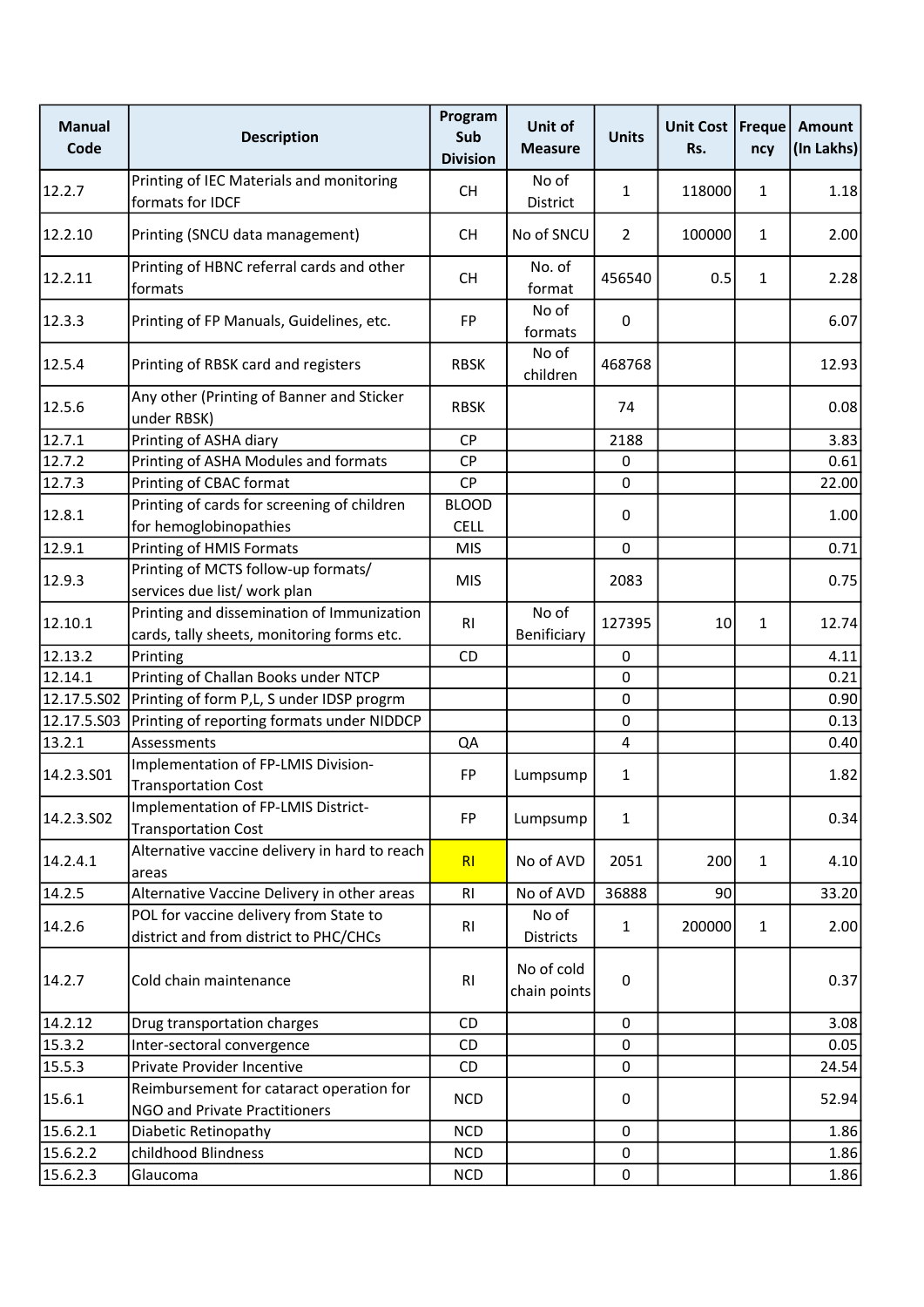| <b>Manual</b><br>Code | <b>Description</b>                                                                                                       | Program<br>Sub<br><b>Division</b> | Unit of<br><b>Measure</b> | <b>Units</b>   | Unit Cost<br>Rs. | <b>Freque</b><br>ncy | <b>Amount</b><br>(In Lakhs) |
|-----------------------|--------------------------------------------------------------------------------------------------------------------------|-----------------------------------|---------------------------|----------------|------------------|----------------------|-----------------------------|
| 15.6.2.4              | Keratoplastiy                                                                                                            | <b>NCD</b>                        |                           | 0              |                  |                      | 1.50                        |
| 15.6.2.5              | <b>Vitreoretinal Surgery</b>                                                                                             | <b>NCD</b>                        |                           | $\mathbf 0$    |                  |                      | 2.00                        |
| 16.1.1.1.1            | State - Health Action Plan                                                                                               | PM                                | No of<br><b>Booklet</b>   | 27             | 300              | $\mathbf{1}$         | 0.08                        |
| 16.1.1.4              | Prepare detailed operational plan for RBSK<br>across districts (including cost of plan)                                  | <b>RBSK</b>                       | No of<br><b>Blocks</b>    | 8              | 500              | $\mathbf{1}$         | 0.04                        |
| 16.1.1.6              | To develop micro plan at sub-centre level                                                                                | R1                                | No                        | 305            | 100              | $\mathbf{1}$         | 0.31                        |
| 16.1.1.7              | For consolidation of micro plans at block<br>level                                                                       | RI                                | No                        | 34             | 1000             | $\mathbf{1}$         | 0.34                        |
| 16.1.2.1.6            | Review meetings/ workshops under RKSK                                                                                    | <b>RKSK</b>                       |                           | $\overline{2}$ |                  |                      | 0.10                        |
| 16.1.2.1.7            | <b>RBSK Convergence/Monitoring meetings</b>                                                                              | <b>RBSK</b>                       | No of<br>Meetings         | 3              | 500              | 3                    | 0.12                        |
| 16.1.2.1.12           | <b>NPPCF Coordination Meeting (Newly</b><br>Selected Districts and On-going Districts)                                   |                                   |                           | 0              |                  |                      | 0.40                        |
| 16.1.2.1.14           | Quarterly review meetings exclusive for RI<br>at district level with Block MOs, CDPO, and<br>other stake holders         | RI                                | No of<br>participants     | 416            | 100              | $\mathbf{1}$         | 0.42                        |
| 16.1.2.1.15           | Quarterly review meetings exclusive for RI<br>at block level                                                             | RI                                | No of<br>participants     | 3638           | 75               | $\mathbf{1}$         | 2.73                        |
| 16.1.2.1.16           | <b>IDSP Meetings</b>                                                                                                     |                                   |                           | $\mathbf 0$    |                  |                      | 0.04                        |
| 16.1.2.1.17           | State Task Force, State Technical Advisory<br>Committee meeting, District coordination<br>meeting (Lymphatic Filariasis) |                                   |                           | 0              |                  |                      | 0.30                        |
| 16.1.2.1.21           | Medical Colleges (Any meetings)                                                                                          |                                   |                           | $\mathbf 0$    |                  |                      | 0.20                        |
| 16.1.2.1.22           | Monthly meeting with the hospital staff                                                                                  |                                   |                           | $\mathbf 0$    |                  |                      | 0.48                        |
|                       | 16.1.2.1.28. SDistrict Level MDR Review Meeting                                                                          | MH                                | No of<br>meetings         | 6              | 3000             | $\mathbf{1}$         | 0.18                        |
|                       | 16.1.2.1.28. SDivisional Level MDR Review Meeting                                                                        | MH                                | No of<br>meetings         | 4              | 10000            | 1                    | 0.40                        |
| 16.1.2.2.3            | State/ District Quality Assurance Unit<br>(Monitoring & Supervision)                                                     | QA                                | Vehicle                   | $\overline{2}$ |                  |                      | 7.80                        |
| 16.1.2.2.5            | Monitoring, Evaluation & Supervision<br>(Malaria)                                                                        |                                   |                           | 0              |                  |                      | 2.13                        |
| 16.1.2.2.6            | Monitoring/supervision and Rapid response<br>(Dengue and Chikungunya)                                                    |                                   |                           | 0              |                  |                      | 1.98                        |
| 16.1.2.2.8            | Monitoring & Supervision (Lymphatic<br>Filariasis)                                                                       |                                   |                           | 0              |                  |                      | 0.30                        |
| 16.1.2.2.9            | Monitoring & Evaluation (Kala Azar)                                                                                      |                                   |                           | 0              |                  |                      | 0.18                        |
| 16.1.2.2.12           | District NCD Cell                                                                                                        |                                   |                           | 0              |                  |                      | 1.13                        |
| 16.1.2.2.13           | Supervision and Monitoring                                                                                               |                                   |                           | 0              |                  |                      | 6.67                        |
| 16.1.2.2.14           | Monitoring Committee on Section 5                                                                                        |                                   |                           | $\mathbf 0$    |                  |                      | 0.03                        |
| 16.1.2.2.16           | Monitoring and Surveillance (review<br>meetings, Travel) under NRCP                                                      |                                   |                           | 0              |                  |                      | 0.50                        |
| 16.1.3.1.1            | Mobility Support for SPMU/State                                                                                          |                                   |                           | $\pmb{0}$      |                  |                      | 1.14                        |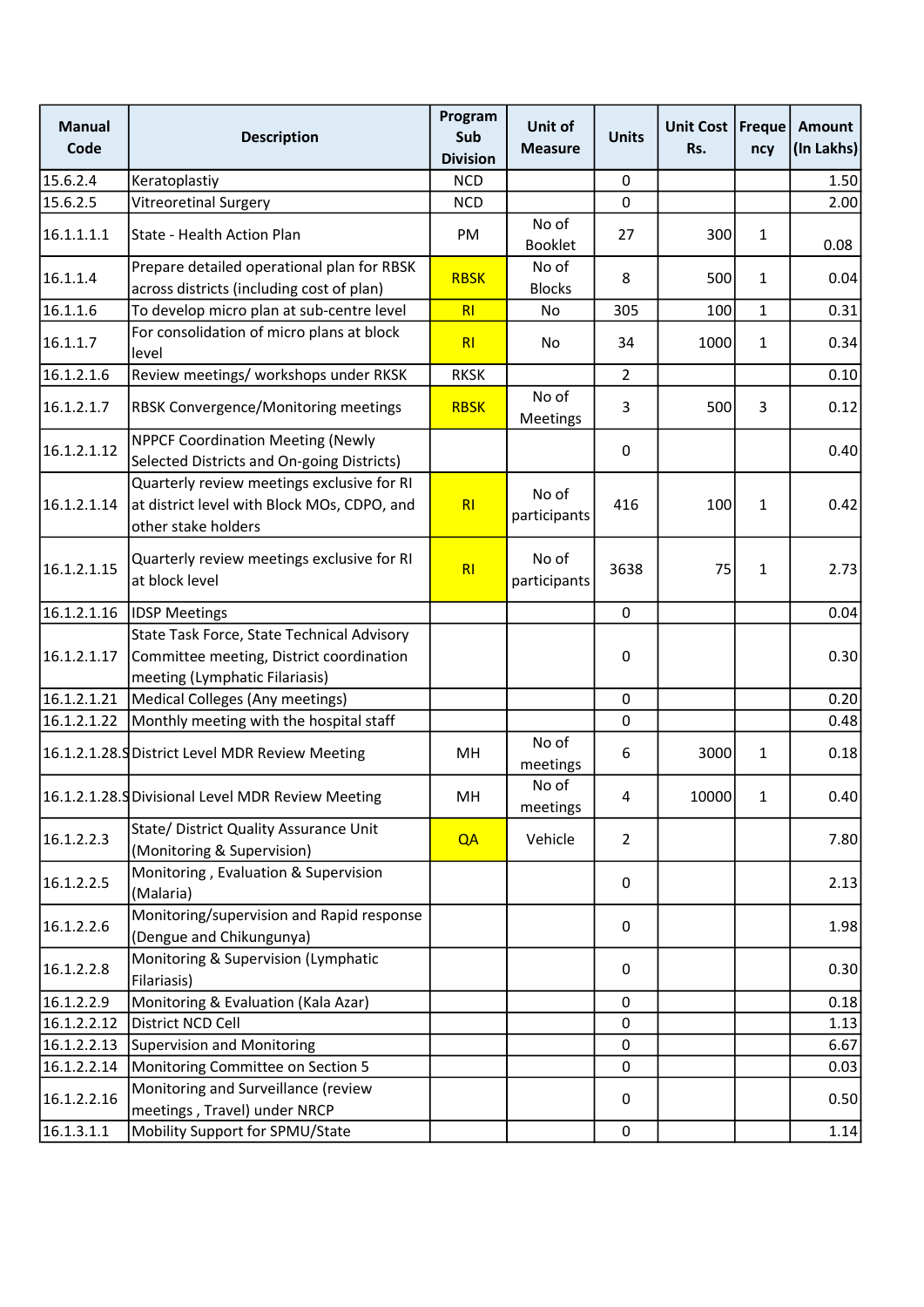| <b>Manual</b><br>Code | <b>Description</b>                                            | Program<br>Sub<br><b>Division</b> | Unit of<br><b>Measure</b> | <b>Units</b> | Unit Cost   Freque  <br>Rs. | ncy | Amount<br>(In Lakhs) |
|-----------------------|---------------------------------------------------------------|-----------------------------------|---------------------------|--------------|-----------------------------|-----|----------------------|
|                       | Mobility Costs for ASHA Resource                              |                                   |                           |              |                             |     |                      |
| 16.1.3.1.4            | Centre/ASHA Mentoring Group (Kindly                           |                                   |                           | $\mathbf 0$  |                             |     | 3.43                 |
|                       | Specify)                                                      |                                   |                           |              |                             |     |                      |
| 16.1.3.1.9            | Mobility support for Rapid Response Team                      |                                   |                           | 0            |                             |     | 1.08                 |
| 16.1.3.1.13           | <b>Vehicle Operation (POL)</b>                                |                                   |                           | $\mathbf 0$  |                             |     | 3.30                 |
| 16.1.3.1.14           | Vehicle hiring                                                |                                   |                           | $\mathbf 0$  |                             |     | 7.26                 |
| 16.1.3.1.15           | <b>Tobacco Cessation Centre (TCC): Mobility</b>               |                                   |                           | 0            |                             |     | 0.60                 |
|                       | support                                                       |                                   |                           |              |                             |     |                      |
| 16.1.3.2.1            | Zonal Entomological units                                     |                                   |                           | $\mathbf 0$  |                             |     | 3.50                 |
|                       | PM activities for World Population Day'                       |                                   | No of                     |              |                             |     |                      |
| 16.1.3.3.1            | celebration (Only mobility cost): funds                       | <b>FP</b>                         | events                    | $\mathbf{1}$ | 20000                       |     | 0.20                 |
|                       | earmarked for district level activities                       |                                   |                           |              |                             |     |                      |
|                       | PM activities for Vasectomy Fortnight                         |                                   | No of                     |              |                             |     |                      |
| 16.1.3.3.2            | celebration (Only mobility cost): funds                       | <b>FP</b>                         | events                    | 1            | 5000                        |     | 0.05                 |
|                       | earmarked for district level activities                       |                                   |                           |              |                             |     |                      |
| 16.1.3.3.3            | Mobility Support for DPMU/District                            |                                   |                           | 0            |                             |     | 11.88                |
|                       | Mobility Costs for ASHA Resource                              |                                   |                           |              |                             |     |                      |
| 16.1.3.3.5            | Centre/ASHA Mentoring Group (Kindly                           |                                   |                           | 1            |                             |     | 0.10                 |
|                       | Specify)                                                      |                                   |                           |              |                             |     |                      |
| 16.1.3.3.6            | Travel costs under NPPCF                                      | <b>NCD</b>                        |                           | $\mathbf 0$  |                             |     | 0.45                 |
| 16.1.3.3.7            | Mobility Support for supervision for district                 | R <sub>l</sub>                    | No                        | 0            |                             |     | 3.00                 |
|                       | level officers.                                               |                                   |                           |              |                             |     |                      |
|                       | MOBILITY: Travel Cost, POL, etc. during                       |                                   |                           |              |                             |     |                      |
| 16.1.3.3.8            | outbreak investigations and field visits for                  |                                   |                           | 0            |                             |     | 3.00                 |
|                       | monitoring programme activities at DSU on                     |                                   |                           |              |                             |     |                      |
|                       | need basis                                                    |                                   |                           |              |                             |     |                      |
| 16.1.3.3.10           | Travel expenses - Contractual Staff at                        |                                   |                           | $\mathbf 0$  |                             |     | 0.60                 |
|                       | District level                                                |                                   |                           |              |                             |     |                      |
| 16.1.3.3.11           | Mobility Support: District Cell                               |                                   |                           | 0            |                             |     | 1.33                 |
| 16.1.3.3.12           | Medical Colleges (All service delivery to be                  |                                   |                           | 0            |                             |     | 0.20                 |
|                       | budgeted under B.30)                                          |                                   |                           |              |                             |     |                      |
| 16.1.3.3.13           | Miscellaneous/Travel                                          |                                   |                           | $\mathbf 0$  |                             |     | 3.60                 |
| 16.1.3.3.14           | <b>Enforcement Squads</b>                                     |                                   |                           | $\mathbf 0$  |                             |     | 0.10                 |
| 16.1.3.3.15           | District Tobacco Control Cell (DTCC):                         |                                   |                           | 0            |                             |     | 3.60                 |
|                       | <b>Mobility Support</b>                                       |                                   |                           |              |                             |     |                      |
| 16.1.3.3.16           | District NCD Cell (TA,DA, POL)                                |                                   |                           | $\mathbf 0$  |                             |     | 0.66                 |
|                       | PM activities for World Population Day'                       |                                   | No of                     |              |                             |     |                      |
| 16.1.3.4.1            | celebration (Only mobility cost): funds                       | <b>FP</b>                         | events                    | 8            | 1000                        |     | 0.08                 |
|                       | earmarked for block level activities                          |                                   |                           |              |                             |     |                      |
|                       | PM activities for Vasectomy Fortnight                         |                                   | No of                     |              |                             |     |                      |
| 16.1.3.4.2            | celebration (Only mobility cost): funds                       | <b>FP</b>                         | events                    | 8            | 1000                        |     | 0.08                 |
|                       | earmarked for block level activities                          |                                   |                           |              |                             |     |                      |
| 16.1.3.4.3.SO         | Mobility for Supportive Supervision At Block                  | ME                                |                           | 0            |                             |     | 31.68                |
|                       | Level-M&E                                                     |                                   |                           |              |                             |     |                      |
| 16.1.3.4.3.50         | Mobility Support & Commnication cost for                      | <b>CP</b>                         |                           | 0            |                             |     | 4.90                 |
|                       | <b>BCPM</b><br>16.1.3.4.5.SQ Communication Cost for HWC Staff | <b>CP</b>                         |                           | 0            |                             |     | 5.34                 |
|                       |                                                               |                                   |                           |              |                             |     |                      |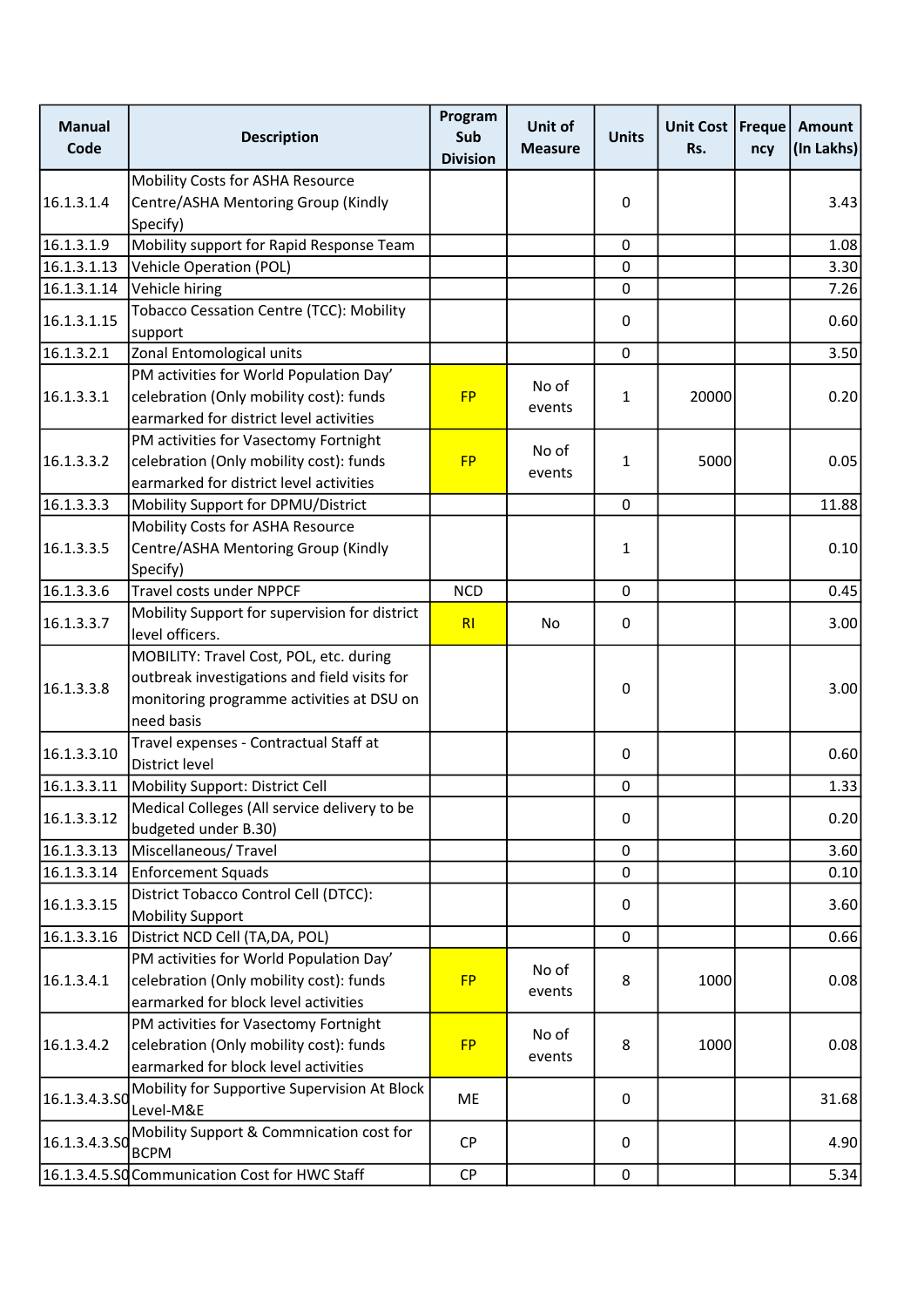| <b>Manual</b><br>Code | <b>Description</b>                                                                                               | Program<br>Sub<br><b>Division</b> | Unit of<br><b>Measure</b> | <b>Units</b>   | Unit Cost   Freque  <br>Rs. | ncy          | Amount<br>(In Lakhs) |
|-----------------------|------------------------------------------------------------------------------------------------------------------|-----------------------------------|---------------------------|----------------|-----------------------------|--------------|----------------------|
|                       | 16.1.3.5.1.SQTA/DA of HWC Staff                                                                                  | <b>CP</b>                         |                           | 0              |                             |              | 5.34                 |
|                       | 16.1.3.5.1.SQ Travel expenses for regular staff under NLEP                                                       | <b>CD</b>                         |                           | 0              |                             |              | 0.40                 |
| 16.1.4.1.1            | JSY Administrative Expenses                                                                                      | <b>MH</b>                         |                           | 0              |                             |              | 23.72                |
| 16.1.4.1.5            | Office expenses on telephone, fax,<br>Broadband Expenses & Other Miscellaneous<br>Expenditures                   |                                   |                           | 0              |                             |              | 0.60                 |
| 16.1.4.1.10           | <b>Office Operation (Miscellaneous)</b>                                                                          |                                   |                           | 0              |                             |              | 9.17                 |
| 16.1.4.1.11           | Tobacco Cessation Centre (TCC): Office<br>Expenses                                                               |                                   |                           | 0              |                             |              | 0.50                 |
| 16.1.4.2.1            | District Quality Assurance Unit (Operational<br>cost)                                                            | QA                                |                           | 0              |                             |              | 10.44                |
| 16.1.4.2.3            | contingency support                                                                                              |                                   |                           | 0              |                             |              | 2.53                 |
| 16.1.4.2.4            | Office operation & Maintenance - District<br>Cell                                                                |                                   |                           | 0              |                             |              | 0.42                 |
| 16.1.4.2.5            | <b>District Cell - Consumables</b>                                                                               |                                   |                           | 0              |                             |              | 0.42                 |
| 16.1.4.2.6            | Operational expenses of the district centre :<br>rent, telephone expenses, website etc.                          |                                   |                           | 0              |                             |              | 0.10                 |
| 16.1.4.2.8            | District Tobacco Control Cell (DTCC):<br>Misc./Office Expenses                                                   |                                   |                           | 0              |                             |              | 4.00                 |
| 16.1.4.2.9            | District NCD Cell (Contingency)                                                                                  |                                   |                           | 0              |                             |              | 1.00                 |
| 16.1.4.3.1            | SNCU Data management (excluding HR)                                                                              | <b>CH</b>                         | No of SNCU                | $\overline{2}$ | 60000                       | 1            | 1.20                 |
| 16.1.5.2.1            | Minor repairs and AMC of IT/office<br>equipment supplied under IDSP                                              |                                   |                           | 0              |                             |              | 0.10                 |
| 16.1.5.3.1            | PM activities under Micronutrient<br><b>Supplementation Programme</b>                                            |                                   |                           | 0              |                             |              | 2.76                 |
| 16.1.5.3.3            | Concurrent Audit system                                                                                          |                                   |                           | 0              |                             |              | 1.02                 |
| 16.1.5.3.11           | District level Coordination Committee                                                                            |                                   |                           | 0              |                             |              | 0.02                 |
|                       | 16.1.5.3.16. SDivisional PMU Operational Cost                                                                    | <b>HR</b>                         |                           | 0              |                             |              | 18.19                |
|                       | DPMU Operational Cost (inclusive of Rs.<br>16.1.5.3.16.9 10000/ district / month for RBSK DEIC<br>Manager TA DA) |                                   |                           | 1              |                             |              | 13.11                |
|                       | 16.1.5.3.16.SBPMU Oprational Cost                                                                                |                                   |                           | 8              |                             |              | 15.88                |
|                       | 16.1.5.3.16.9 Oprational Cost for RBSK                                                                           | <b>RBSK</b>                       | No of DEIC<br>Manager     | 0              | 10000                       | $\mathbf{1}$ | 0.10                 |
|                       | 16.1.5.3.16.SOperational cost of RBSK-MHT                                                                        | <b>RBSK</b>                       | No of teams               | 0              | 1500                        | $\mathbf{1}$ | 0.24                 |
| 16.1.5.3.16.9         | Office & Administrative Expence for State &<br><b>District Rabies Program</b>                                    |                                   |                           | 0              |                             |              | 0.08                 |
| 16.1.5.3.16.9         | Office operational cost & other office<br>expences unedr NPCB                                                    | <b>NCD</b>                        |                           | 0              |                             |              | 0.93                 |
| 16.1.5.3.16.9         | Annual Maint. & operation of WIC/WIF at<br>state and division level under RI                                     | <b>RI</b>                         |                           | 0              |                             |              | 1.60                 |
| 16.1.5.3.16.5         | Electrictity Bill of WIC/WIF at state and<br>division level under RI                                             | RI                                |                           | 0              |                             |              | 4.00                 |
| 16.1.5.3.16.9         | Pol & Opex of DG set of Vaccine Storage at<br>state and division level under RI                                  | R1                                |                           | 0              |                             |              | 2.00                 |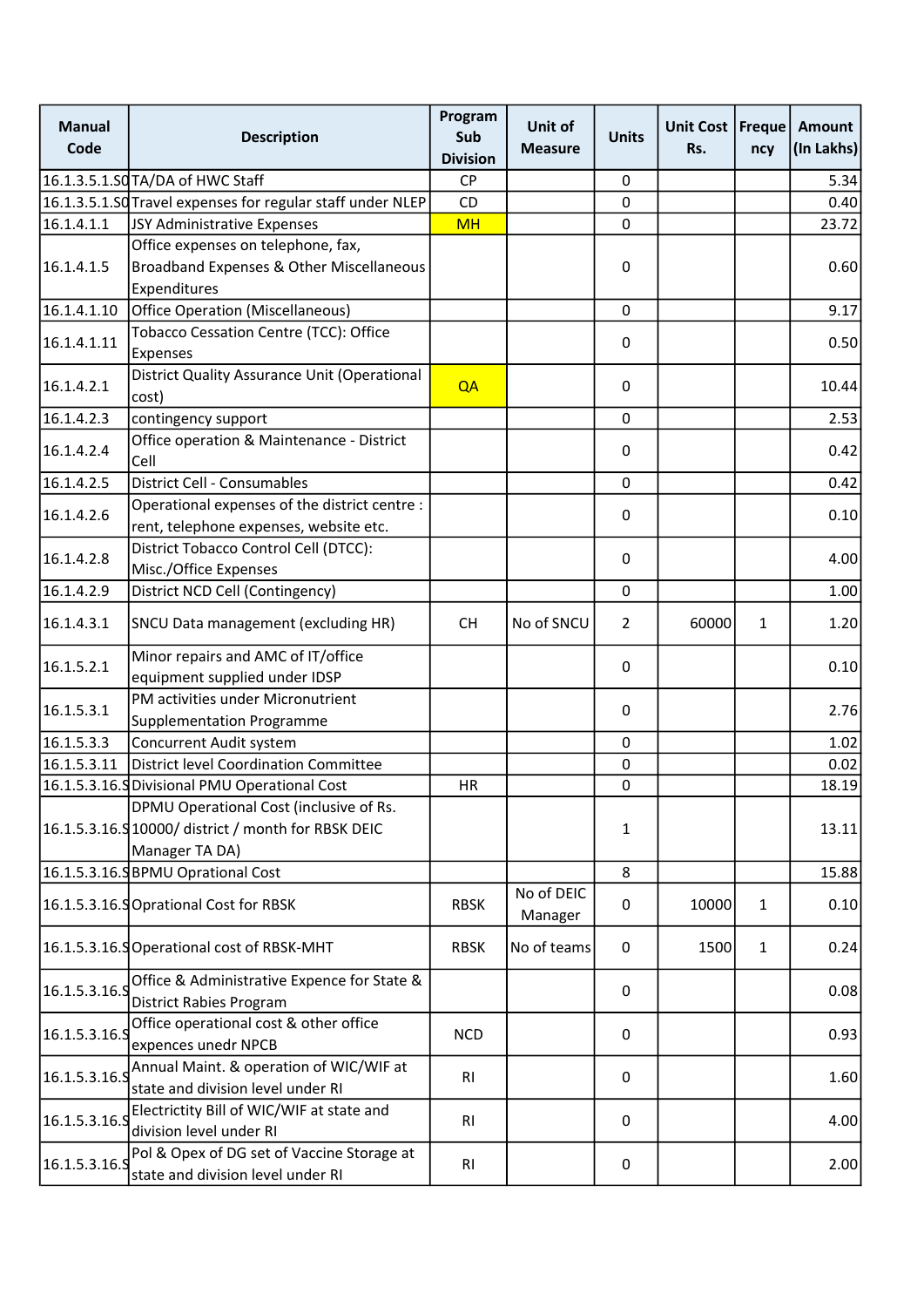| <b>Manual</b><br>Code  | <b>Description</b>                                                                                              | Program<br>Sub<br><b>Division</b> | Unit of<br><b>Measure</b> | <b>Units</b>            | Unit Cost   Freque  <br>Rs. | ncy | <b>Amount</b><br>(In Lakhs) |
|------------------------|-----------------------------------------------------------------------------------------------------------------|-----------------------------------|---------------------------|-------------------------|-----------------------------|-----|-----------------------------|
|                        | Pol & Opex of DG set of Vaccine Storage at<br>16.1.5.3.16. Spistrict level & other Cold Chain Point under<br>RI | RI                                |                           | $\pmb{0}$               |                             |     | 0.70                        |
| 16.2.1.S01             | <b>Divisional Data Assistant</b>                                                                                | FP / PNDT                         | No.                       | $\mathbf{1}$            |                             |     | 3.04                        |
| 16.2.1.SO <sub>2</sub> | Data Entry Operator                                                                                             | FP / PNDT                         | No.                       | $\mathbf{1}$            |                             |     | 2.27                        |
| 16.2.2.S02             | Division Level Mobility Support for PNDT<br>Team                                                                | FP / PNDT                         | Lumpsum                   | 0                       | 10000                       |     | 0.10                        |
| 16.3.2.S01             | Mobility Support for HMIS & MCTS Block<br>Level                                                                 | <b>MIS</b>                        |                           | 0                       |                             |     | 0.29                        |
| 16.3.2.S02             | Mobility Support for HMIS & MCTS Division<br>Level                                                              | <b>MIS</b>                        |                           | 0                       |                             |     | 1.76                        |
| 16.3.3.501             | Operational cost for HMIS & MCTS-AMC                                                                            | <b>MIS</b>                        |                           | 0                       |                             |     | 0.97                        |
| 16.3.3.502             | Operational cost for HMIS & MCTS-Internet                                                                       | <b>MIS</b>                        |                           | $\mathbf 0$             |                             |     | 1.86                        |
| 16.3.3.S03             | Operational cost for HMIS & MCTS-Office<br>Expenditure                                                          | <b>MIS</b>                        |                           | 0                       |                             |     | 2.34                        |
| 16.3.3.S04             | Operational cost for HMIS & MCTS-<br>Recurring Charges for ANMOL Tablet                                         | <b>MIS</b>                        |                           | 444                     |                             |     | 15.98                       |
|                        | 16.4.1.1.S06 Divisional Project Manager                                                                         | PM                                |                           | $\mathbf{1}$            |                             |     | 11.70                       |
|                        | 16.4.1.1.S07 Divisional Accounts Manager                                                                        | PM                                |                           | $\mathbf{1}$            |                             |     | 8.74                        |
|                        | 16.4.1.1.S08 Office Assistant-Div PMU                                                                           | <b>PM</b>                         |                           | $\mathbf{1}$            |                             |     | 3.15                        |
|                        | 16.4.1.1.S09 Chowkidar Cum Peon-Div PMU                                                                         | PM                                |                           | 0                       |                             |     | 2.83                        |
|                        | 16.4.1.1.S10 Driver- Div PMU                                                                                    | PM                                |                           | $\mathbf{1}$            |                             |     | 3.15                        |
|                        | 16.4.1.3.5.SO Regional Coordinator CP                                                                           | <b>PM</b>                         |                           | 0                       |                             |     | 5.59                        |
|                        | 16.4.2.1.1.SQ District Programme Manager                                                                        | PM                                |                           | $\mathbf{1}$            |                             |     | 6.39                        |
|                        | 16.4.2.1.1.SQ District Community Process Manager                                                                | PM                                |                           | $\mathbf{1}$            |                             |     | 5.23                        |
|                        | 16.4.2.1.1.SO District Accounts Manager                                                                         | PM                                |                           | $\mathbf{1}$            |                             |     | 3.20                        |
|                        | 16.4.2.1.1.SQ District Data Cum Account Assistant                                                               | PM                                |                           | $\mathbf{1}$            |                             |     | 3.61                        |
|                        | 16.4.2.1.1.SQDEIC manager                                                                                       | <b>RBSK</b>                       |                           | $\mathbf{1}$            |                             |     | 4.37                        |
|                        | 16.4.2.1.1.SQ Support Staff                                                                                     | PM                                |                           | $\mathbf{1}$            |                             |     | 1.76                        |
|                        | 16.4.2.1.2.SQ District Consultant(MH)                                                                           | MH                                |                           | 1                       |                             |     | 4.94                        |
|                        | 16.4.2.1.2.SQ Division Consultant Quality Assurance                                                             | QA                                |                           | $\mathbf{1}$            |                             |     | 7.19                        |
|                        | 16.4.2.1.2.SQ District Hospital Quality Manager                                                                 | QA                                |                           | $\overline{\mathbf{4}}$ |                             |     | 19.29                       |
|                        | 16.4.2.1.2.SO District Consultant Quality Assurance                                                             | QA                                |                           | $\mathbf{1}$            |                             |     | 4.80                        |
|                        | 16.4.2.1.2.SQ Division Consultant Public Health                                                                 | QA                                |                           | $\mathbf{1}$            |                             |     | 7.19                        |
|                        | 16.4.2.1.5.SQM & E Officer                                                                                      |                                   |                           | $\pmb{0}$               |                             |     | 5.95                        |
|                        | 16.4.2.1.5.SOM & E Assistant                                                                                    |                                   |                           | 0                       |                             |     | 1.98                        |
|                        | 16.4.2.1.7.SO Accountant District Hospital                                                                      | <b>FD</b>                         |                           | $\mathbf{1}$            |                             |     | 2.95                        |
|                        | 16.4.2.1.8.SO Programme cum Admin. Asst.                                                                        | QA                                |                           | $\overline{2}$          |                             |     | 3.28                        |
|                        | 16.4.2.2.2.SO District Epidemiologist-CD-IDSP                                                                   | CD                                |                           | $\pmb{0}$               |                             |     | 8.75                        |
|                        | 16.4.2.2.2.SQ Consultant RTPMU                                                                                  | CD                                |                           | 0                       |                             |     | 1.91                        |
|                        | 16.4.2.2.2.SQ District VBD Consultant                                                                           | CD                                |                           | 0                       |                             |     | 5.12                        |
|                        | 16.4.2.2.4.SOSr PMDT-TB HIV Coodinators                                                                         | CD                                |                           | 0                       |                             |     | 5.13                        |
|                        | 16.4.2.2.4.SOPPM Coordinator                                                                                    | CD                                |                           | $\mathbf 0$             |                             |     | 5.14                        |
|                        | 16.4.2.2.4.SQ District Programme Coordinator                                                                    | CD                                |                           | $\pmb{0}$               |                             |     | 5.33                        |
|                        | 16.4.2.2.5.SQ District Data Manager-CD-IDSP                                                                     | CD                                |                           | 0                       |                             |     | 3.73                        |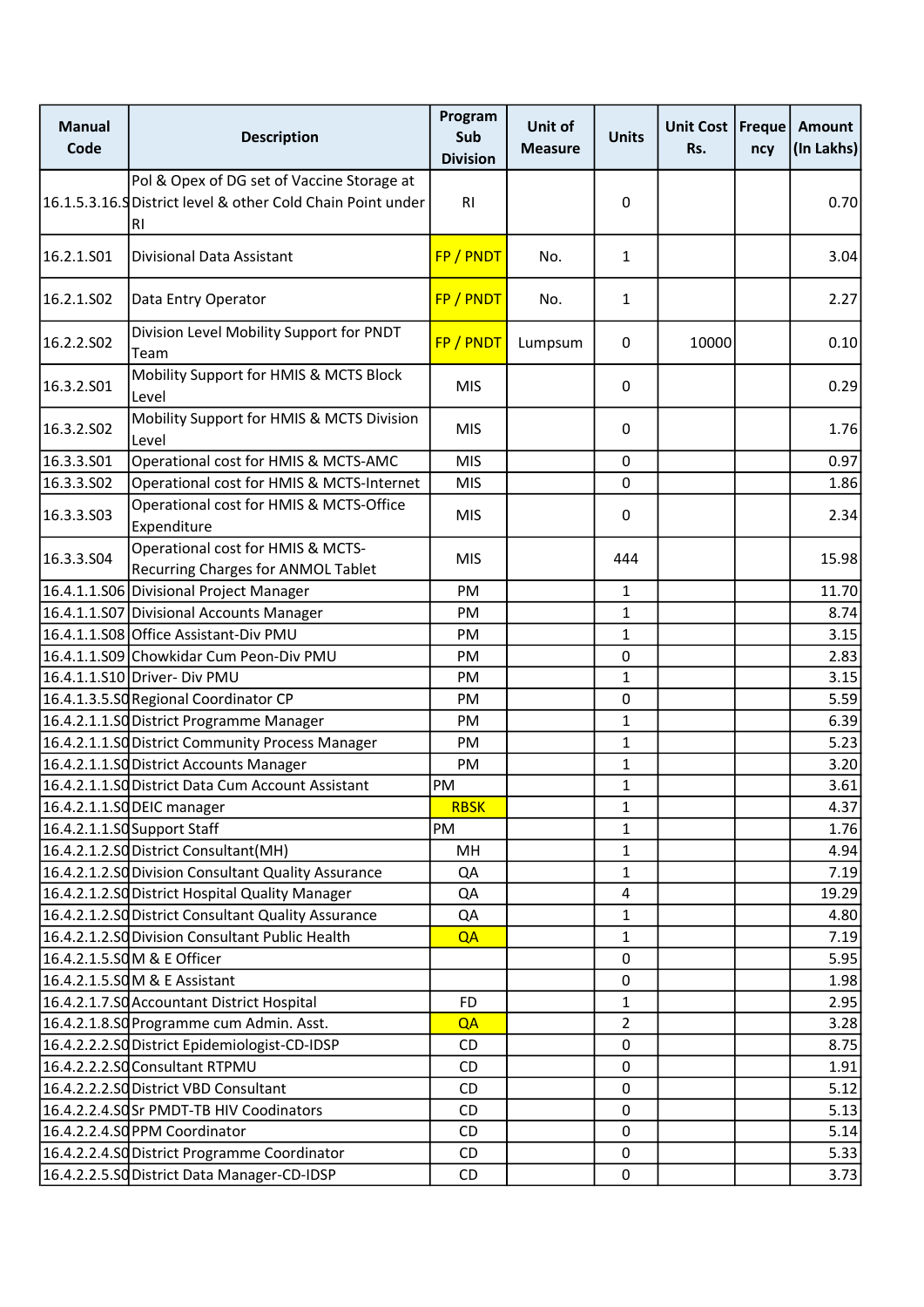| <b>Manual</b><br>Code | <b>Description</b>                                                      | Program<br>Sub<br><b>Division</b> | Unit of<br><b>Measure</b> | <b>Units</b>            | Unit Cost   Freque<br>Rs. | ncy          | Amount<br>(In Lakhs) |
|-----------------------|-------------------------------------------------------------------------|-----------------------------------|---------------------------|-------------------------|---------------------------|--------------|----------------------|
|                       | 16.4.2.2.5.SQ Statistical Asst. DRTB Centre                             | <b>CD</b>                         |                           | 0                       |                           |              | 8.23                 |
|                       | 16.4.2.2.6.SQ Senior Treatment Supervisor(STS)                          | <b>CD</b>                         |                           | 0                       |                           |              | 73.39                |
|                       | 16.4.2.2.6.SQ Senior TB Lab Supervisor(STLS)                            | <b>CD</b>                         |                           | 0                       |                           |              | 36.58                |
|                       | 16.4.2.2.7.SQAccountant-Full time                                       | CD                                |                           | 0                       |                           |              | 3.66                 |
|                       | 16.4.2.2.10.9 Office Assistant RTPMU-CD-RNTCP                           | CD                                |                           | $\mathbf 0$             |                           |              | 2.29                 |
|                       | 16.4.2.3.2.SQ District Consultant-NPPCF                                 | <b>NCD</b>                        |                           | $\mathsf{O}\xspace$     |                           |              | 5.04                 |
|                       | 16.4.3.1.1.SO Block Programme Manager                                   | PM                                |                           | 8                       |                           |              | 30.78                |
|                       | 16.4.3.1.1.SO Block Account Manager                                     |                                   |                           | 8                       |                           |              | 25.43                |
|                       | 16.4.3.1.1.SQ Block Community Process Manager                           |                                   |                           | 0                       |                           |              | 19.91                |
|                       | 16.4.3.1.9.SO Data Entry Operator-HR                                    |                                   |                           | $\overline{\mathbf{4}}$ |                           |              | 9.89                 |
|                       | 16.4.3.1.9.SQ Data Entry Operator-MCTS OPR 820 MIS                      | <b>MIS</b>                        |                           | 8                       |                           |              | 19.69                |
|                       | 16.4.3.1.9.SQ Data Entry Operator-MIS Outsource                         | <b>MIS</b>                        |                           |                         |                           |              | 3.79                 |
|                       | 16.4.3.1.9.SQ Data Entry Operator-RI                                    | RI                                |                           | 0                       |                           |              | 2.26                 |
|                       | 16.4.3.1.9.SO Data Entry Operator-RNTCP                                 | PM                                |                           | 0                       |                           |              | 10.65                |
|                       | 16.4.3.1.9.S1 Data Entry Operator- CD-IDSP                              | <b>CD</b>                         |                           | 0                       |                           |              | 4.95                 |
|                       | 16.4.3.1.9.S1 Data Entry Operator-NBCP-District                         | <b>NCD</b>                        |                           | $\mathsf{O}\xspace$     |                           |              | 1.45                 |
|                       | 16.4.3.1.11.9 Training Coordinator SRC                                  | <b>CH</b>                         |                           | $\mathbf{1}$            |                           |              | 12.00                |
|                       | 16.4.3.1.11.9 Nursing Coordinator SRC                                   | <b>CH</b>                         |                           | $\mathbf{1}$            |                           |              | 5.04                 |
|                       | 16.4.3.1.11. Administrative cum data assistant SRC                      | <b>CH</b>                         |                           | $\mathbf{1}$            |                           |              | 3.15                 |
| 17.2.1                | Telemedicine/ teleconsultation facility                                 |                                   |                           | 0                       |                           |              | 68.40                |
|                       | under Ayushman Bharat H&WC                                              |                                   |                           |                         |                           |              |                      |
| 17.4                  | E-rakt kosh- refer to strengthening of blood                            | <b>BLOOD</b>                      | No of                     | 0                       | 1000                      | 12           | 0.36                 |
| 17.8.S05              | services guidelines<br>Internet Cost to ASHA & AF at HWC                | <b>CELL</b>                       | Facility                  | $\mathbf 0$             |                           |              | 6.77                 |
|                       |                                                                         |                                   | No of                     |                         |                           |              |                      |
| 18.16                 | <b>Strengthening of CAC Training Centers</b>                            | FP/CAC                            | centres                   | $\mathbf{1}$            | 50000                     |              | 0.50                 |
| 18.17                 | Counseling training for Service Provider                                | <b>FP</b>                         | No of<br><b>Batches</b>   | $\mathbf{1}$            | 49540                     |              | 0.50                 |
| 18.18                 | Strengthening of Eco Platform                                           | <b>NCD</b>                        |                           | $\pmb{0}$               |                           |              | 3.32                 |
| 18.23                 | <b>NBSU &amp; NBCC Register</b>                                         | CH                                | No of<br>register         | 20                      | 350                       | $\mathbf{1}$ | 0.07                 |
| 18.29                 | <b>Uniform Case Sheet of Pediatrics</b>                                 | <b>CH</b>                         | No of<br>format           | 10080                   | 14                        | $\mathbf{1}$ | 1.41                 |
| U.1.3.1               | <b>Operational Expenses of UPHCs (excluding</b><br>rent)                | <b>NUHM</b>                       | No.'s                     | 24                      | 8000                      | 12           | 23.04                |
| U.1.3.3               | <b>Operational Expenses of Health Kiosks</b>                            | <b>NUHM</b>                       | No.'s                     | 8                       | 5000                      | 12           | 4.80                 |
| U.2.1.2.S01           | Vehicle for RBSK Urban                                                  | <b>RBSK</b>                       | No of<br>Vehicles         | 5                       | 33000                     | 6            | 9.90                 |
| U.2.2.1               | Mobility support for ANM/LHV                                            | <b>NUHM</b>                       | No.'s                     | 130                     | 500                       | 12           | 7.80                 |
| U.2.3.1               | <b>UHNDs</b>                                                            | <b>NUHM</b>                       | No.'s                     | 130                     | 1000                      | 12           | 15.60                |
| U.2.3.2               | Special outreach camps in slums/ vulnerable<br>areas                    | <b>NUHM</b>                       | No.'s                     | 24                      | 3250                      | 12           | 9.36                 |
| U.3.1.1.1             | Incentives for routine activities                                       | <b>NUHM</b>                       |                           | 675                     |                           |              | 154.98               |
| U.3.1.1.2             | ASHA incentives for Ayushman Bharat<br>Health & Wellness Centres (H&WC) | <b>NUHM</b>                       |                           | 285                     |                           |              | 34.20                |
| U.3.1.1.3.S01         | Incentive for Health Promotion Day for<br><b>ASHAs</b>                  | <b>NUHM</b>                       | No.'s                     | 285                     | 200                       | 12           | 6.84                 |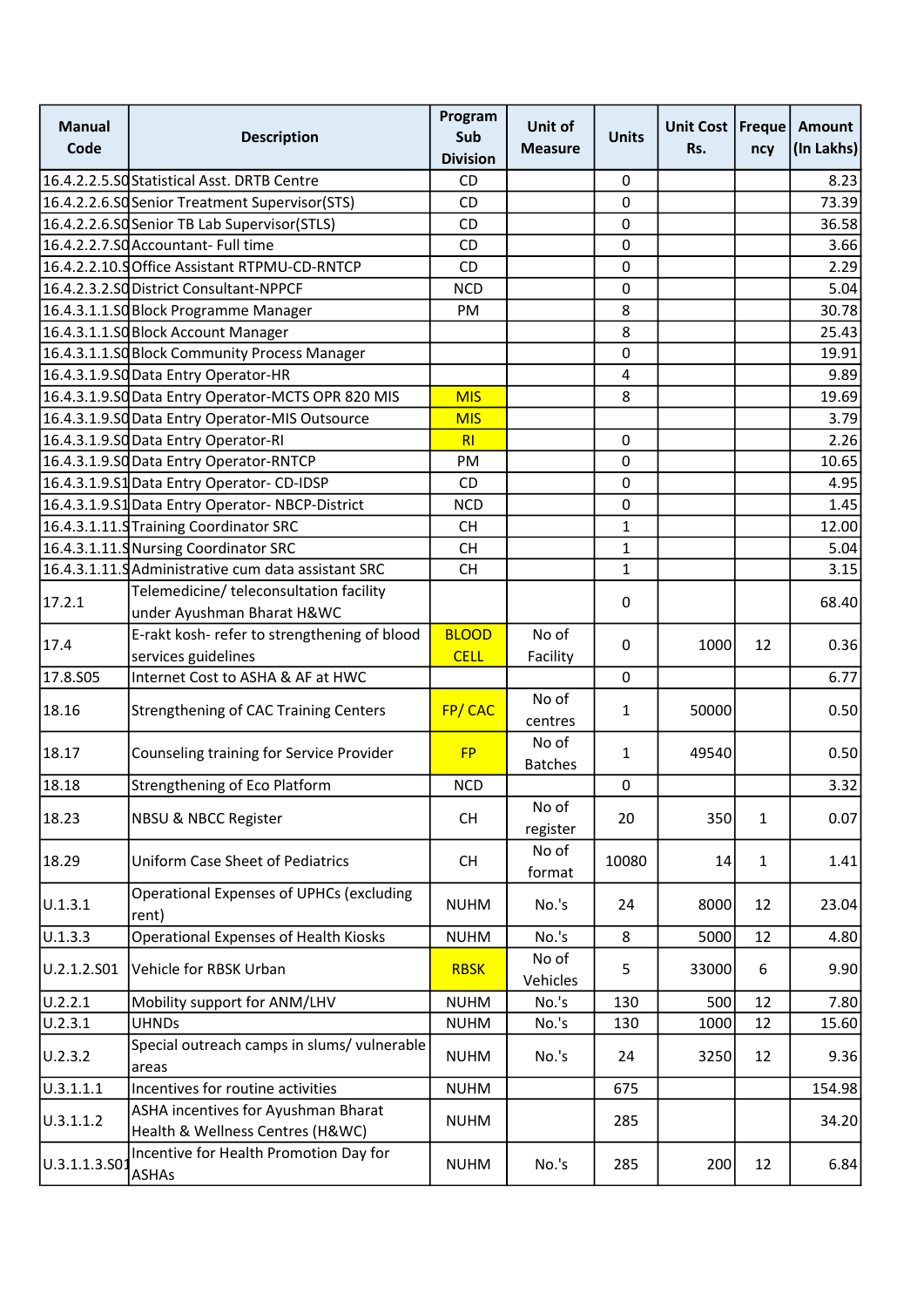| <b>Manual</b><br>Code | <b>Description</b>                                                               | Program<br>Sub<br><b>Division</b> | Unit of<br><b>Measure</b> | <b>Units</b>   | Unit Cost<br>Rs. | Freque<br>ncy | <b>Amount</b><br>(In Lakhs) |
|-----------------------|----------------------------------------------------------------------------------|-----------------------------------|---------------------------|----------------|------------------|---------------|-----------------------------|
| U.3.1.1.4             | ASHA Incentive for JSY & Awards for best<br>Performing Urban ASHA                | <b>NUHM</b>                       |                           | 4600           |                  |               | 13.88                       |
| U.3.1.2.S01           | <b>ASHA Induction Training</b>                                                   | <b>NUHM</b>                       |                           | 35             |                  |               | 1.41                        |
| U.3.1.2.S02           | ASHA HBNC Module 6 & 7 Training                                                  | <b>NUHM</b>                       | No.'s                     | 10             | 88200            | $\mathbf{1}$  | 8.82                        |
| U.3.1.3.1             | <b>Other Non-Monetary Incentives Costs</b><br>(badge, uniform, ID, etc.)         | <b>NUHM</b>                       | No.'s                     | 675            | 500              | $\mathbf{1}$  | 3.38                        |
| U.4.1.1.2             | Untied grants to UPHCs Rented Building                                           | <b>NUHM</b>                       | No.'s                     | 24             | 100000           | 1             | 24.00                       |
| U.4.1.2               | Untied grants to UCHCs                                                           | <b>NUHM</b>                       | No.'s                     | 3              | 500000           | 1             | 15.00                       |
| U.4.1.4               | Untied grants to MAS                                                             | <b>NUHM</b>                       | No.'s                     | 285            | 5000             | $\mathbf{1}$  | 14.25                       |
| U.5.1.4.1             | Rent for UPHC                                                                    | <b>NUHM</b>                       | No.'s                     | 24             | 17325            | 12            | 49.90                       |
| U.6.2.1.1             | Procurement of drugs for AB-H&WCs                                                | <b>NUHM</b>                       | No.'s                     | 24             | 130000           | $\mathbf{1}$  | 31.20                       |
| U.6.2.2.1             | <b>ASHA Drug Kits</b>                                                            | <b>NUHM</b>                       | No.'s                     | 390            | 750              | $\mathbf{1}$  | 2.93                        |
| U.6.5.1               | Tablets/ software for IT support of                                              | <b>NUHM</b>                       |                           | 24             |                  |               | 2.40                        |
|                       | Ayushman Bharat H&WC                                                             |                                   |                           |                |                  |               |                             |
| U.6.5.2.S01           | <b>Procurment of Medicine RBSK</b>                                               | <b>RBSK</b>                       | No of teams               | 5              | 5000             | $\mathbf{1}$  | 0.25                        |
| U.6.5.2.S02           | Procurment of Equipments RBSK                                                    | <b>RBSK</b>                       | No of teams               | 5              | 15000            | $\mathbf{1}$  | 0.75                        |
| U.8.1.1.1             | ANMs/LHVs UPHC                                                                   | <b>NUHM</b>                       |                           | 115            |                  |               | 231.68                      |
| U.8.1.2.1             | <b>Staff nurse UPHC</b>                                                          | <b>NUHM</b>                       |                           | 45             |                  |               | 127.44                      |
| U.8.1.2.2             | Staff nurse UCHC                                                                 | <b>NUHM</b>                       |                           | 9              |                  |               | 23.48                       |
| U.8.1.3.1             | Lab Technicians UPHC                                                             | <b>NUHM</b>                       |                           | 24             |                  |               | 57.99                       |
| U.8.1.3.2             | Lab Technicians UCHC                                                             | <b>NUHM</b>                       |                           | 3              |                  |               | 4.85                        |
| U.8.1.4.1             | Pharmacists UPHC                                                                 | <b>NUHM</b>                       |                           | 24             |                  |               | 71.79                       |
| U.8.1.6.1             | Obstetrician / Gynaecologist                                                     | <b>NUHM</b>                       |                           | $\mathbf{1}$   |                  |               | 2.48                        |
| U.8.1.6.2             | Paediatrician                                                                    | <b>NUHM</b>                       |                           | 3              |                  |               | 33.88                       |
| U.8.1.6.3             | Anaesthetist                                                                     | <b>NUHM</b>                       |                           | $\overline{2}$ |                  |               | 23.96                       |
| U.8.1.6.4             | Surgeon                                                                          | <b>NUHM</b>                       |                           | $\overline{2}$ |                  |               | 23.96                       |
| U.8.1.8.1.1           | MO at UPHC Full-time                                                             | <b>NUHM</b>                       |                           | 9              |                  |               | 63.46                       |
| U.8.1.8.1.2           | MO at UPHC Part-time                                                             | <b>NUHM</b>                       |                           | 24             |                  |               | 90.72                       |
| U.8.1.8.3.1           | MO at UCHC Full-time                                                             | <b>NUHM</b>                       |                           | $\overline{2}$ |                  |               | 15.94                       |
| U.8.1.10.1            | Other Support staff                                                              | <b>NUHM</b>                       |                           | 57             |                  |               | 102.79                      |
| U.8.1.10.2            | DEO cum Accountant                                                               | <b>NUHM</b>                       |                           | $\overline{4}$ |                  |               | 9.00                        |
| U.12.1                | Printing activities                                                              | <b>NUHM</b>                       |                           | 706            |                  |               | 2.27                        |
| U.12.2                | Printing activities for H&WC                                                     | <b>NUHM</b>                       |                           | 570            |                  |               | 14.25                       |
| U.16.1.3.2            | Mobility support for SPMU                                                        | <b>NUHM</b>                       | No.'s                     | $\mathbf{1}$   | 33000            | 12            | 3.96                        |
| U.16.1.3.3            | Mobility support for DPMU                                                        | <b>NUHM</b>                       |                           | $\mathbf{1}$   |                  |               | 3.96                        |
| U.16.1.3.4            | Mobility support for CPMU                                                        | <b>NUHM</b>                       |                           | 6              |                  |               | 1.68                        |
|                       | Administrative expenses (including Review                                        |                                   |                           | $\mathbf{1}$   |                  |               |                             |
| U.16.1.4.2            | meetings, workshops, etc.) for SPMU                                              | <b>NUHM</b>                       | No.'s                     |                | 15000            | 12            | 1.80                        |
| U.16.1.4.3            | Administrative expenses (including Review<br>meetings, workshops, etc.) for DPMU | <b>NUHM</b>                       |                           | $\mathbf{1}$   |                  |               | 2.40                        |
|                       | Administrative expenses (including Review                                        |                                   |                           |                |                  |               |                             |
| U.16.1.4.4            | meetings, workshops, etc.) for CPMU                                              | <b>NUHM</b>                       | No.'s                     | 4              | 2500             | 12            | 1.20                        |
| U.16.4.1.1.S          | <b>Divisional Urban Health Consultant</b>                                        | <b>NUHM</b>                       |                           | $\mathbf{1}$   |                  |               | 6.39                        |
|                       | U.16.4.2.1.SQUrban Health Coordinator                                            | <b>NUHM</b>                       |                           | $\mathbf{1}$   |                  |               | 4.79                        |
|                       | U.16.4.2.1.SCData Cum Accounts Assistant                                         | <b>NUHM</b>                       |                           | $\mathbf{1}$   |                  |               | 3.20                        |